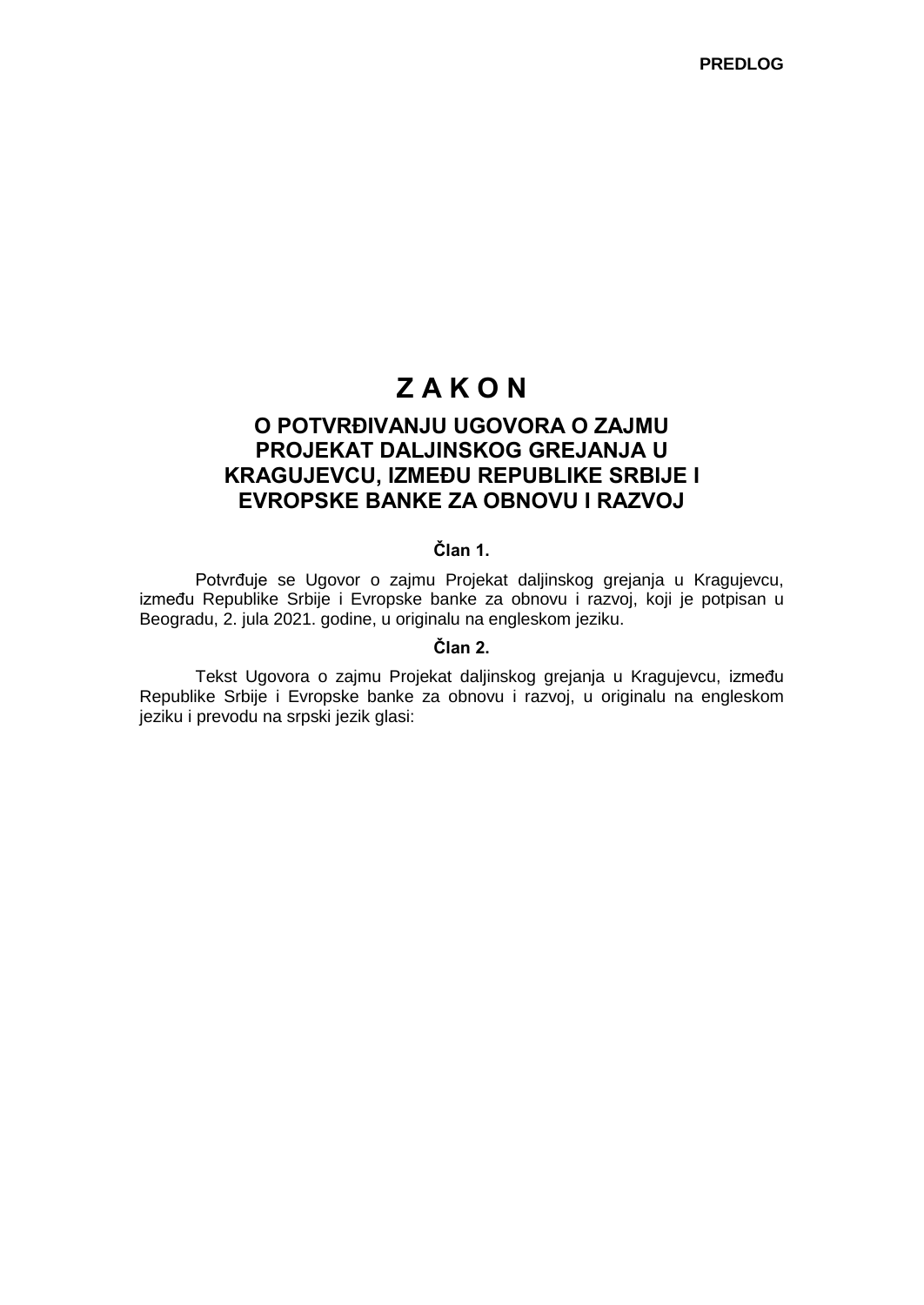(Operation Number 52593)

# **LOAN AGREEMENT**

# **KRAGUJEVAC DISTRICT HEATING PROJECT**

between

# **REPUBLIC OF SERBIA**

and

# **EUROPEAN BANK FOR RECONSTRUCTION AND DEVELOPMENT**

Dated 2 July 2021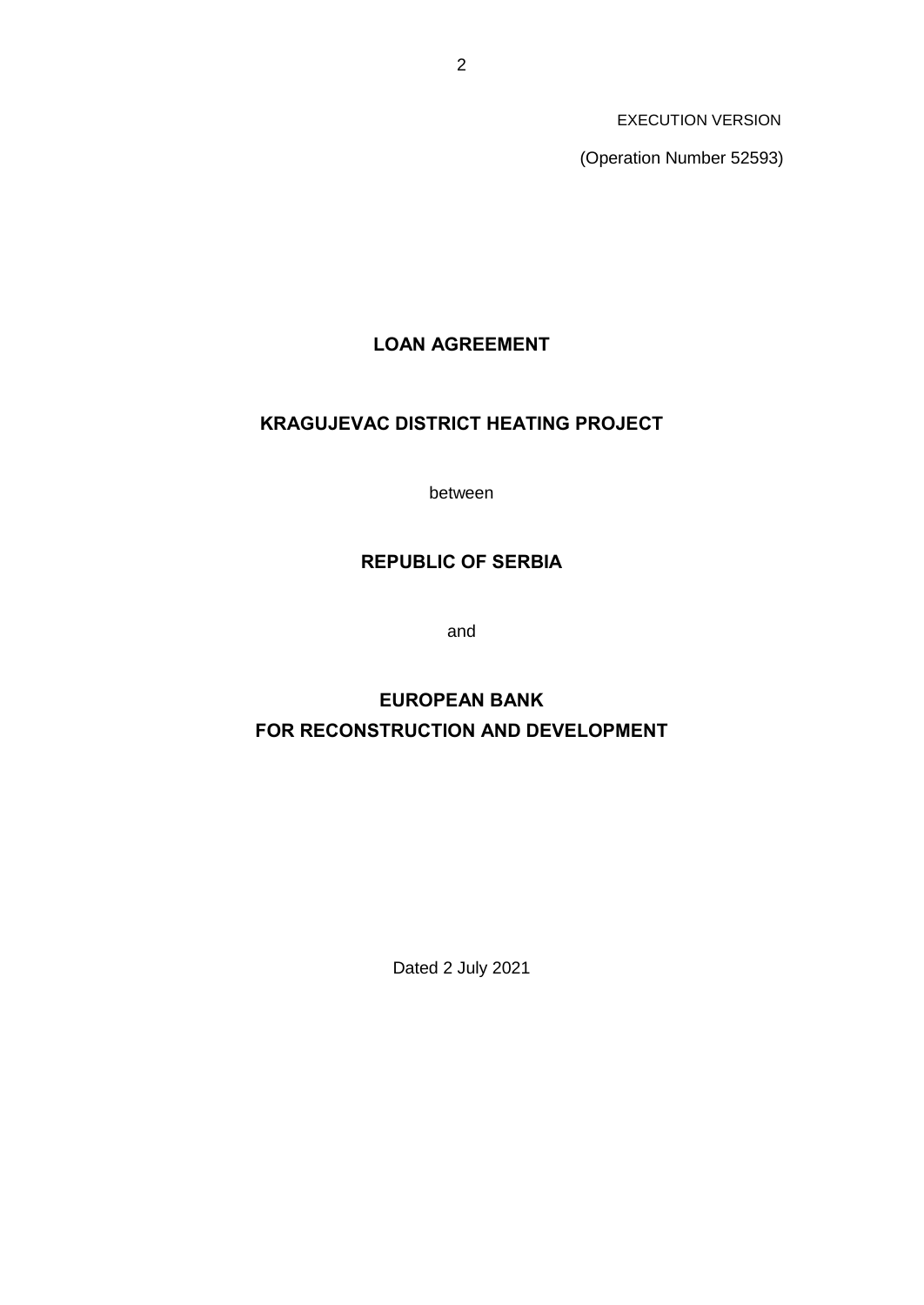# **TABLE OF CONTENTS**

| ARTICLE I - STANDARD TERMS AND CONDITIONS; DEFINITIONS 2           |  |
|--------------------------------------------------------------------|--|
|                                                                    |  |
|                                                                    |  |
|                                                                    |  |
|                                                                    |  |
|                                                                    |  |
|                                                                    |  |
|                                                                    |  |
|                                                                    |  |
|                                                                    |  |
|                                                                    |  |
|                                                                    |  |
|                                                                    |  |
| ARTICLE IV - SUSPENSION; ACCELERATION; CANCELLATION7               |  |
|                                                                    |  |
|                                                                    |  |
|                                                                    |  |
|                                                                    |  |
|                                                                    |  |
| Section 5.02. Conditions Precedent to First Drawdown of Tranche 18 |  |
|                                                                    |  |
|                                                                    |  |
|                                                                    |  |
|                                                                    |  |
|                                                                    |  |
|                                                                    |  |
|                                                                    |  |
|                                                                    |  |
|                                                                    |  |
|                                                                    |  |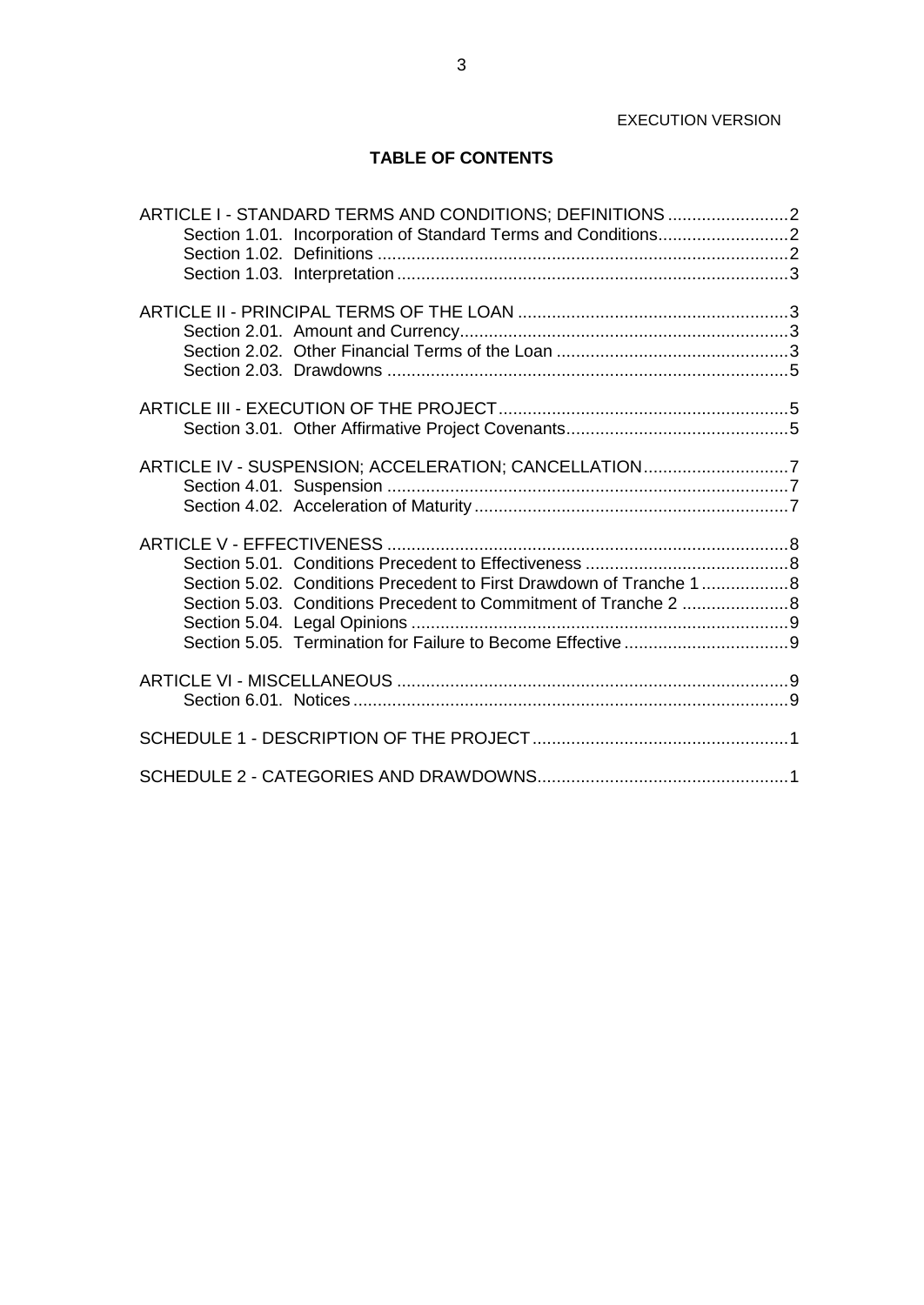# **LOAN AGREEMENT**

**AGREEMENT** dated 2 July 2021 between **REPUBLIC OF SERBIA** represented by Mr. Siniša Mali, Minister of Finance of the Republic of Serbia, on behalf of the Government as representative of the Republic of Serbia **(**the "Borrower") and **EUROPEAN BANK FOR RECONSTRUCTION AND DEVELOPMENT** (the "Bank").

### **PREAMBLE**

**WHEREAS,** the Bank has been established to provide financing for specific projects to foster the transition towards open market-oriented economies and to promote private and entrepreneurial initiative in certain countries committed to and applying the principles of multiparty democracy, pluralism and market economics;

**WHEREAS,** the Borrower intends to implement the Project as described in Schedule 1 which is designed to assist in the (1) decommissioning of old coal boilers from the district heating system in the City of Kragujevac (the "**City**"), (2) installation of new natural gas based hot water boilers, with a total capacity of 110MW, (3) remediation of the ash disposal site and (4) supervision of the Project;

**WHEREAS,** the Project will be carried out by the Borrower, acting through the Ministry of Environmental Protection (the "**MEP**"), and Energetika d.o.o. Kragujevac (the "**Project Entity**"), a limited liability company registered under the laws of the Republic of Serbia and fully owned by the Republic of Serbia;

**WHEREAS,** the Borrower has requested assistance from the Bank in financing part of the Project;

**WHEREAS**, the Bank has arranged or is in the process of arranging technical cooperation funds on a grant basis in an estimated amount of EUR 276,000 to assist the Project Entity with appraisal of the Project.

**WHEREAS,** the Bank has agreed on the basis of, *inter alia*, the foregoing to make a loan to the Borrower in the amount of up to EUR 18,000,000 (eighteen million Euros), divided into two Tranches, subject to the terms and conditions set forth or referred to in this Agreement dated the date hereof and in the project agreement dated the date hereof <sup>1</sup>between the Republic of Serbia, represented by the Minister of Environmental Protection of the Republic of Serbia, on behalf of the Government as representative of the Republic of Serbia, the Project Entity and the Bank (the "**Project Agreement**" as defined in the Standard Terms and Conditions).

**NOW, THEREFORE,** the parties hereby agree as follows:

-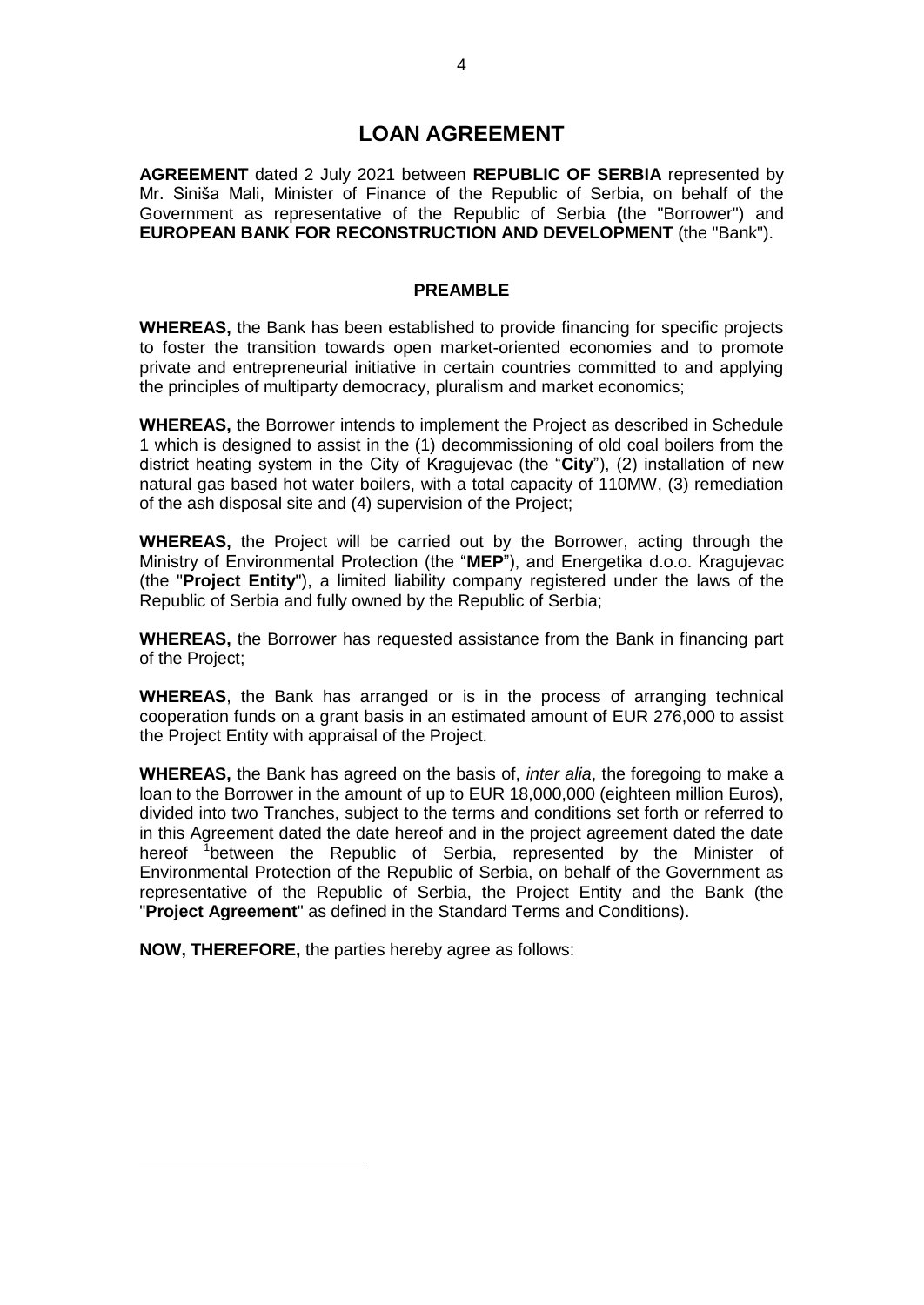# **ARTICLE I - STANDARD TERMS AND CONDITIONS; DEFINITIONS**

### **Section 1.01. Incorporation of Standard Terms and Conditions**

All of the provisions of the Bank's Standard Terms and Conditions dated 1 October 2018 are hereby incorporated into and made applicable to this Agreement with the same force and effect as if they were fully set forth herein (the "Standard Terms and Conditions").

# **Section 1.02. Definitions**

Wherever used in this Agreement (including the Preamble and Schedules), unless stated otherwise or the context otherwise requires, the terms defined in the Preamble have the respective meanings given to them therein, the terms defined in the Standard Terms and Conditions have the respective meanings given to them therein and the following terms have the following meanings:

"Borrower's Authorised

| Representative"         | means the Minister of Finance.                                                                                                                                                                                                       |  |
|-------------------------|--------------------------------------------------------------------------------------------------------------------------------------------------------------------------------------------------------------------------------------|--|
| "Enforcement Policy and |                                                                                                                                                                                                                                      |  |
| Procedures"             | means the Bank's Enforcement Policy and Procedures<br>dated 4 October 2017.                                                                                                                                                          |  |
| "Fiscal Year"           | means the Borrower's fiscal year commencing on 1<br>January of each year.                                                                                                                                                            |  |
| "Tranche"               | means either of Tranche 1 or Tranche 2, as the context<br>requires.                                                                                                                                                                  |  |
| "Tranche 1"             | means the maximum principal amount of the loan<br>provided for in Section 2.01(b)(1) (Amount<br>and<br>Currency) of this Agreement or, as the context may<br>require, the principal amount thereof from time to time<br>outstanding. |  |
| "Tranche 2"             | means the maximum principal amount of the loan<br>provided for in Section 2.01(b)(2) (Amount<br>and<br>Currency) of this Agreement or, as the context may<br>require, the principal amount thereof from time to time<br>outstanding. |  |
| "Tranche 2              |                                                                                                                                                                                                                                      |  |
| Commitment Date"        | means the date on which the Bank gives a Tranche 2<br><b>Notice</b><br>the Borrower in accordance with the<br>to<br>conditions described in Section 2.01(c)(2) of<br>this<br>Agreement.                                              |  |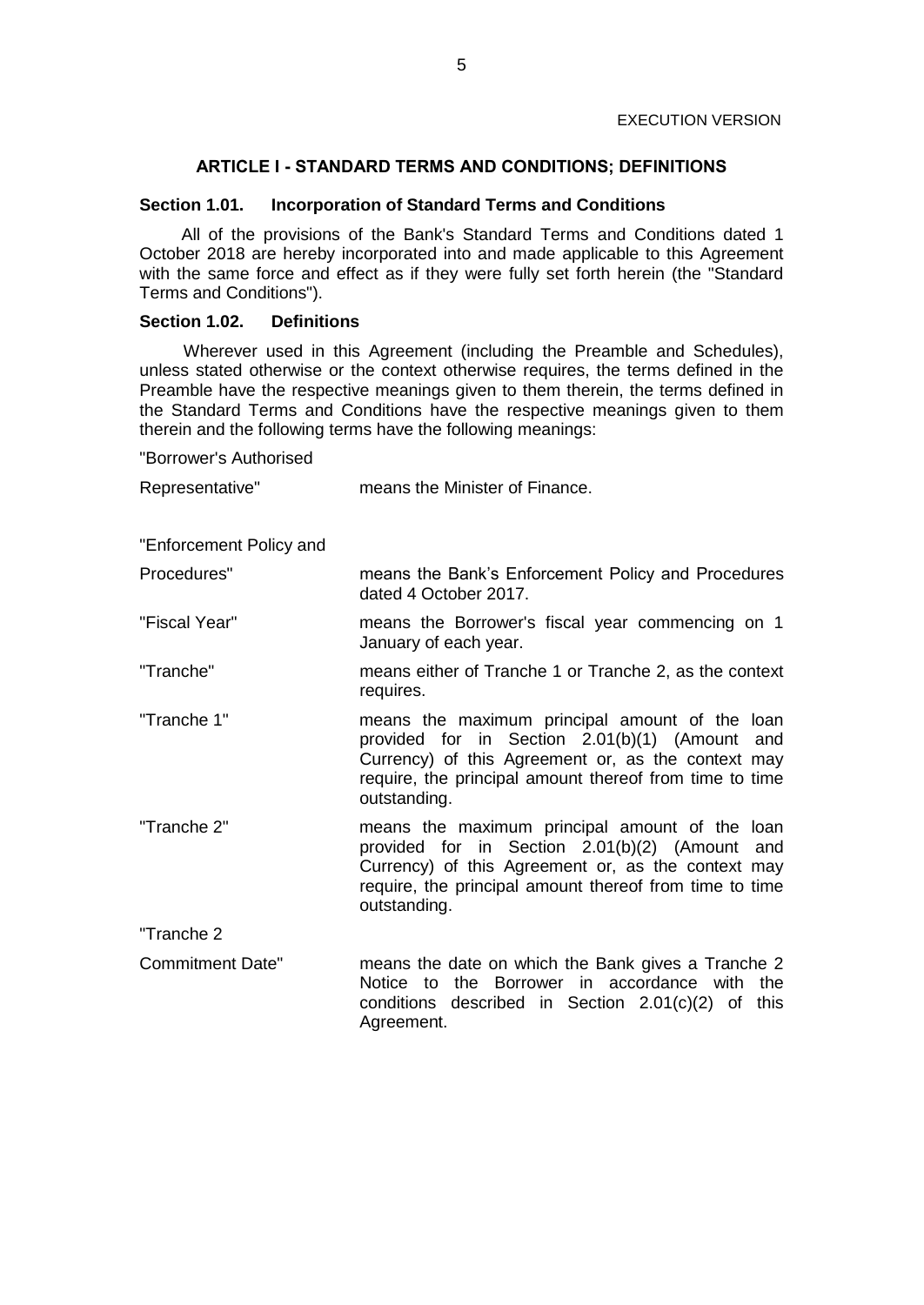| "Tranche 2 Notice" | means a notice delivered by the Bank to the Borrower |  |  |                                                 |  |  |
|--------------------|------------------------------------------------------|--|--|-------------------------------------------------|--|--|
|                    |                                                      |  |  | pursuant to the conditions described in Section |  |  |
|                    | $2.01(c)(2)$ of this Agreement.                      |  |  |                                                 |  |  |

#### **Section 1.03. Interpretation**

In this Agreement, a reference to a specified Article, Section or Schedule shall, except where stated otherwise in this Agreement, be construed as a reference to that specified Article or Section of, or Schedule to, this Agreement.

# **ARTICLE II - PRINCIPAL TERMS OF THE LOAN**

### **Section 2.01. Amount and Currency**

(a) The Bank agrees to lend to the Borrower, on the terms and conditions set forth or referred to in this Agreement, the amount of up to EUR 18,000,000 (eighteen million Euros).

(b) The Loan shall consist of two Tranches, as follows:

(1) Tranche 1 in the amount of up to EUR 14,000,000 (fourteen million Euros); and

(2) Tranche 2 in the amount of up to EUR 4,000,000 (four million Euros).

(c) Notwithstanding anything to the contrary expressed or implied in this Agreement:

(1) Tranche 1 is committed from the date of the effectiveness of this Agreement; and

(2) Tranche 2 is uncommitted and will become committed only upon the Bank's determining in its absolute discretion, no later than 31 December 2022, that it is prepared to make Tranche 2 available, provided the following conditions precedent are fulfilled, in form and substance satisfactory to the Bank:

(A) the Bank shall have received a written request for the commitment of Tranche 2;

(B) the technical environmental and social due diligence on Part 2 of the Project by the Bank and its external consultants has been completed, and revised Environmental and Social Action Plan has been agreed, in a manner satisfactory to the Bank; and

(C) the Bank shall have notified the Borrower in writing that Tranche 2 has been committed.

### **Section 2.02. Other Financial Terms of the Loan**

(a) The Minimum Drawdown Amount shall be EUR 100,000, provided that no more than 10 Drawdowns shall be made.

- (b) The Minimum Prepayment Amount shall be EUR 1,000,000.
- (c) The Minimum Cancellation Amount shall be EUR 1,000,000.
- (d) The Interest Payment Dates shall be 25 April and 25 October of each year.
- (e) (1) The Borrower shall repay Tranche 1 in 25 equal (or as nearly equal as possible) semi-annual instalments on 25 April and 25 October of each year, with the first Loan Repayment Date of Tranche 1 being 25 October 2024 and the last Loan Repayment Date of Tranche 1 being 25 April 2037.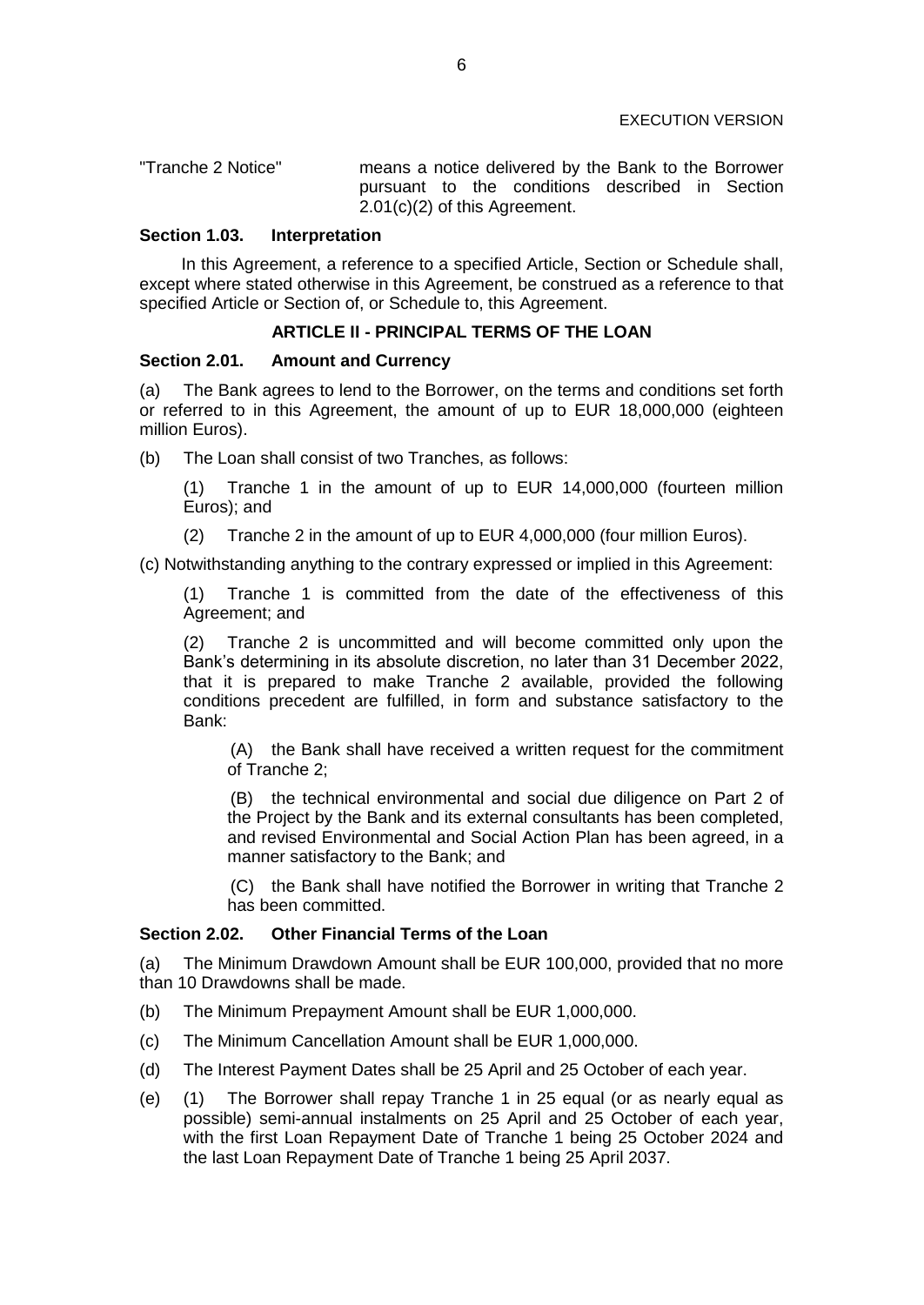(2) Notwithstanding the foregoing, in the event that (i) the Borrower does not draw down the entire Tranche 1 amount prior to the first Loan Repayment Date of Tranche 1 specified in this Section 2.02.(e)(1), and (ii) the Bank extends the Last Availability Date of Tranche 1 specified in Section 2.02.(f)(1) below to a date which falls after such first Loan Repayment Date of Tranche 1, then the amount of each drawdown made on or after the first Loan Repayment Date of Tranche 1 shall be allocated for repayment in equal amounts to the several Loan Repayment Dates of Tranche 1 which fall after the date of such drawdown (with the Bank adjusting the amounts so allocated as necessary so as to achieve whole numbers in each case). The Bank shall, from time to time, notify the Borrower of such allocations.

(3) The Borrower shall repay Tranche 2 in 25 equal (or as nearly equal as possible) semi-annual instalments on 25 April and 25 October of each year, with the first Loan Repayment Date of Tranche 2 being on the first Interest Payment Date falling immediately after the third anniversary of the date of the Tranche 2 Commitment Date and the last Loan Repayment Date of Tranche 2 being the twenty fifth Interest Payment Date following the first Loan Repayment Date for Tranche 2.

(4) Notwithstanding the foregoing, in the event that (i) the Borrower does not draw down the entire Tranche 2 amount prior to the first Loan Repayment Date of Tranche 2 specified in Section 2.02.(e)(3), and (ii) the Bank extends the Last Availability Date specified in Section 2.02.(f)(2) below to a date which falls after such first Loan Repayment Date of Tranche 2, then the amount of each Drawdown made on or after the first Loan Repayment Date of Tranche 2 shall be allocated for repayment in equal amounts to the several Loan Repayment Dates of Tranche 2 which fall after the date of such Drawdown (with the Bank adjusting the amounts so allocated as necessary so as to achieve whole numbers in each case). The Bank shall, from time to time, notify the Borrower of such allocations.

(f) (1) The Last Availability Date of Tranche 1 shall be the third anniversary of the date of this Agreement, or such later date that the Bank may in its discretion establish in accordance with the Standard Terms and Conditions and notify to the Borrower. Any extension of the Last Availability Date of Tranche 1will be effected through the means of exchange of letters between the Bank and the Borrower.

(2) The Last Availability Date of Tranche 2 shall be the third anniversary of the Tranche 2 Commitment Date, as described in Section 2.01(c) of this Agreement, or such later date that the Bank may in its discretion establish in accordance with the Standard Terms and Conditions and notify to the Borrower. Any extension of the Last Availability Date of Tranche 2 will be effected through the means of exchange of letters between the Bank and the Borrower.

(g) The rate of the Commitment Charge shall be 0.5% per annum. The Commitment Charge shall accrue from (i) the date sixty (60) days after the date of this Agreement for Tranche 1 and (ii) the Tranche 2 Commitment Date for Tranche 2.

(h) (A) The rate of the Front-end Commission shall be payable in accordance with the terms of the Standard Terms and Conditions and shall be in an amount of (i) EUR 140,000 for Tranche 1 and (ii) EUR 40,000 for Tranche 2; and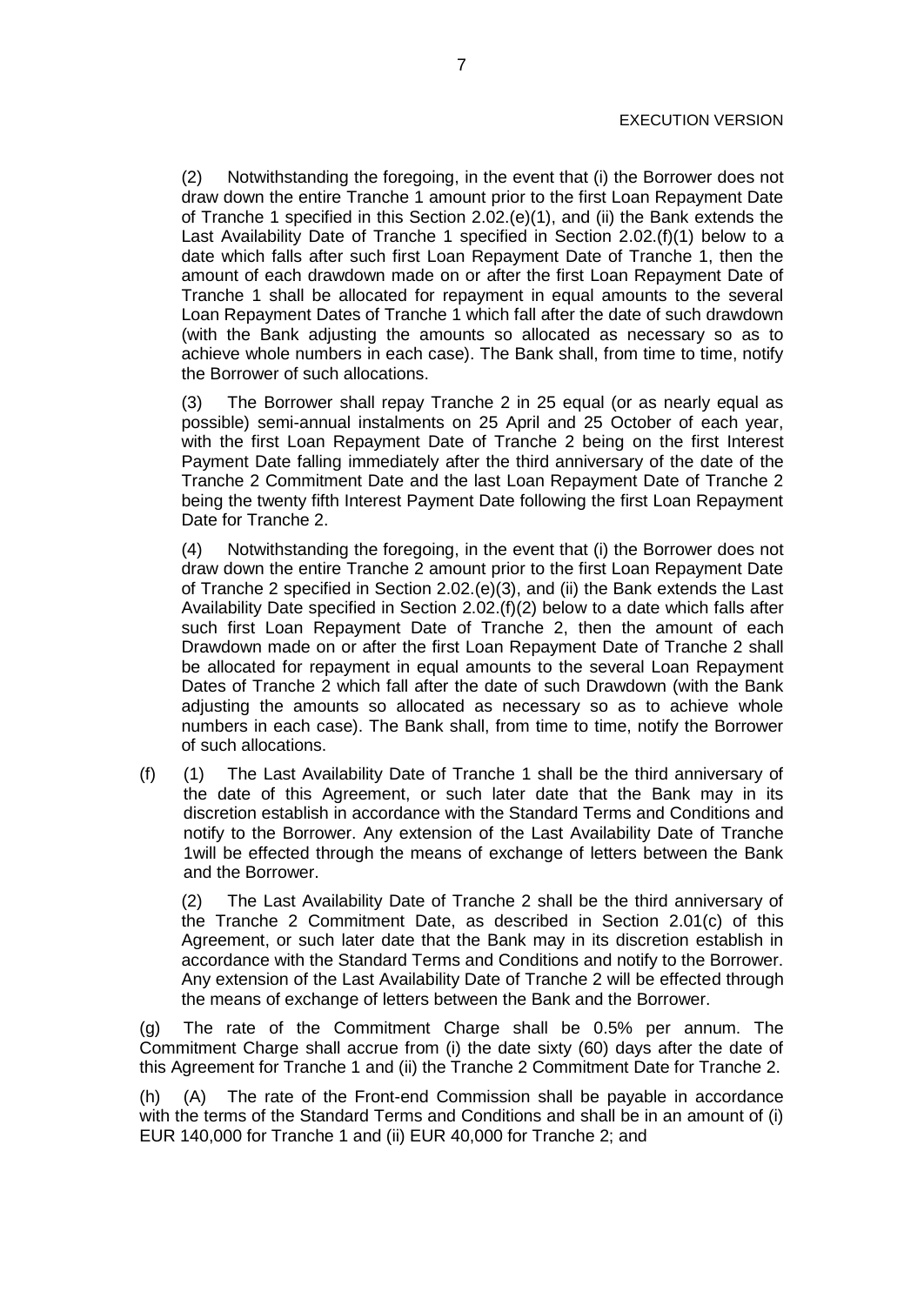(B) The Bank shall, on behalf of the Borrower, be entitled to draw down from the Available Amount of each of Tranche 1 and Tranche 2, on the Effective Date for Tranche 1 and on the Tranche 2 Commitment Date, or (at the Bank's option), within seven (7) days of each such dates, respectively, and pay to itself the amounts of the above Front-end Commission with respect to Tranche 1 and Tranche 2, respectively, and such amounts shall be due and payable on such respective dates.

(i) The Loan is subject to a Variable Interest Rate. Notwithstanding the foregoing, the Borrower may, as an alternative to paying interest at a Variable Interest Rate on all or any portion of the Loan then outstanding, elect to pay interest at a Fixed Interest Rate on such portion of the Loan in accordance with Section 3.04(c) of the Standard Terms and Conditions.

# **Section 2.03. Drawdowns**

The committed Available Amount of each of Tranche 1 and Tranche 2 may be drawn down from time to time in accordance with the provisions of Schedule 2 to finance (1) expenditures made (or, if the Bank so agrees, to be made) in respect of the reasonable cost of goods, works and services required for the Project, and (2) the Front-end Commission due and payable in relation to Tranche 1 or Tranche 2, respectively.

# **ARTICLE III - EXECUTION OF THE PROJECT**

# **Section 3.01. Other Affirmative Project Covenants**

In addition to the general undertakings set forth in Articles IV and V of the Standard Terms and Conditions, the Borrower shall, unless the Bank otherwise agrees:

(a) Acting through the MEP, delegate to the Project Entity the day-to-day management of the Project, including, but not limited to, the consolidated financial and procurement management;

(b) Acting through the Ministry of Mining and Energy, prepare and adopt a National Energy and Climate Plan prior to 1 March 2022.

(c) Acting through the MEP, perform all of its obligations under the Project Agreement, including without limitation its obligations relating to:

(1) the establishment and operation, together with the Project Entity, of a project implementation unit as provided for in Section 2.03 of the Project Agreement;

(2) the procurement of goods, works and services from the Project as provided for in Section 2.04 of the Project Agreement;

(3) the environmental and social matters as provided for in Section 2.05 of the Project Agreement;

(4) the employment and use of consultants to assist in the implementation of the Project as provided for in Section 2.06 of the Project Agreement;

(5) together with the Project Entity, the maintenance of procedures, records and accounts, preparation, auditing and submission to the Bank of financial statements and furnishing to the Bank any other relevant information relating to the Project or the Project Entity's operations as provided for in Section 3.01 of the Project Agreement;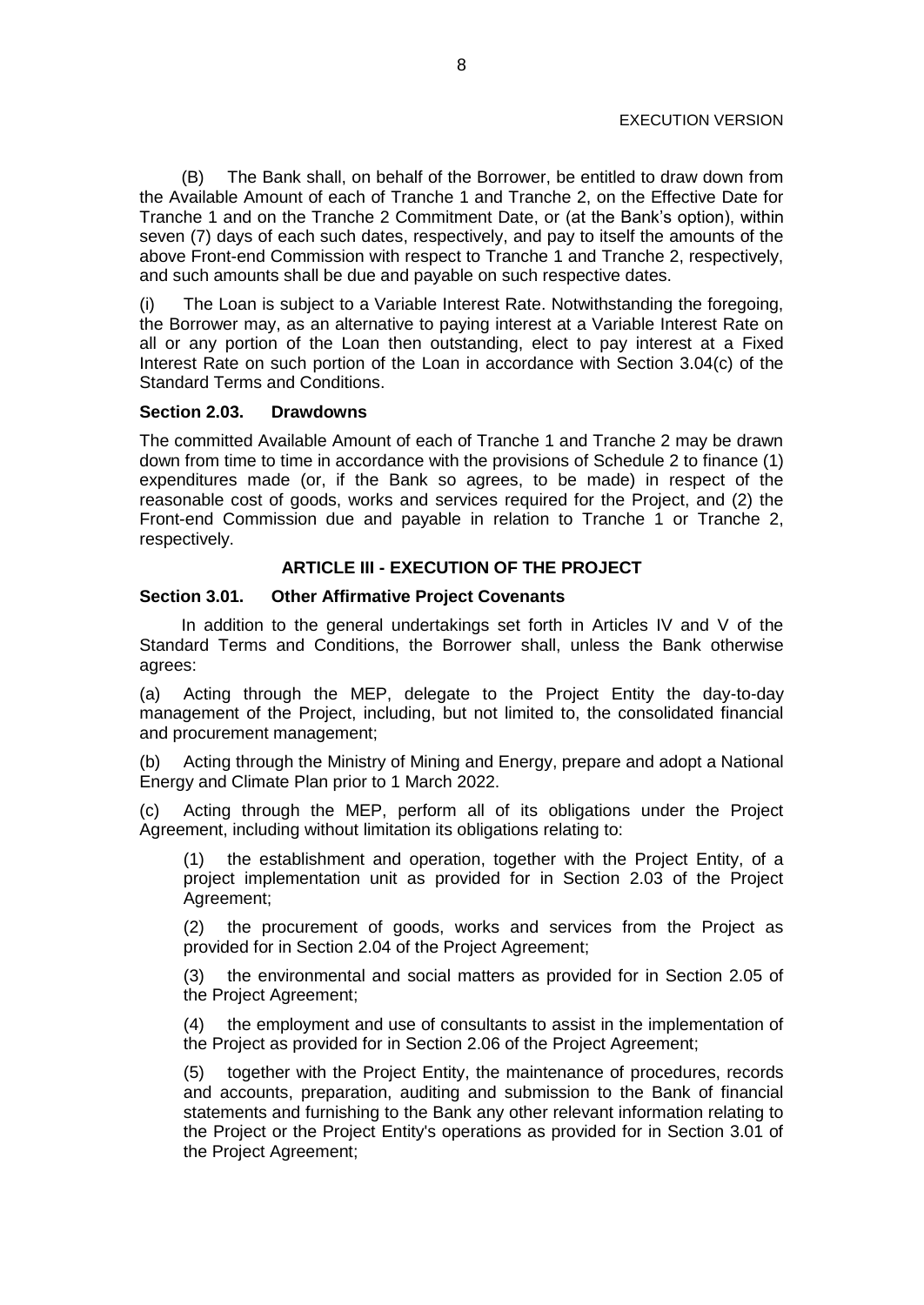(d) Acting through the MEP, cause the Project Entity to perform all of its obligations under the Project Agreement, including without limitation its obligations relating to:

(1) the establishment and operation, together with the Borrower, acting through the MEP, of a project implementation unit as provided for in Section 2.03 of the Project Agreement;

(2) the environmental and social matters as provided for in Section 2.05 of the Project Agreement;

the preparation and submission of reports on matters relating to the Project and to the Project Entity's operations as provided for in Section 2.08 of the Project Agreement;

(4) together with the Borrower, acting through the MEP, the maintenance of procedures, records and accounts, preparation, auditing and submission to the Bank of financial statements and furnishing to the Bank any other relevant information relating to the Project or the Project Entity's operations as provided for in Section 3.01 of the Project Agreement;

(5) the compliance with all covenants regarding financial and operational aspects of the Project and the Project Entity as provided for in Section 3.02 and 3.03 of the Project Agreement;

(6) ensuring that all goods, works and services financed out of the proceeds of the loan for the Project to be used exclusively for the purposes of the Project;

(e) Take, or cause to be taken, all additional action necessary to provide adequate funds for the completion of the Project;

(f) Exempt from VAT and customs duties (all goods, works and services (including consultancy services)), procured by the Borrower acting through the MEP or the Project Entity for the Project and financed from the proceeds of the Loan or any technical cooperation funds made available by the Bank, or provide for their reimbursement; and

(g) Provide or cause to be provided, when requested, all governmental licenses, approvals or consents required for the financing and carrying out of the Project by the Project Entity, and for carrying on of the Project Entity's business, including all approvals and licenses necessary to ensure that the Project Entity is granted rights of way and other land use rights necessary for carrying out the Project.

### **ARTICLE IV - SUSPENSION; ACCELERATION; CANCELLATION**

### **Section 4.01. Suspension**

The following are specified for purposes of Section 7.01(a)(xvii) of the Standard Terms and Conditions:

(a) The legislative and regulatory framework applicable to the district heating sector in the territory of the Borrower shall have been amended, suspended, abrogated, repealed or waived in a manner that would have a material adverse effect on the Project or the ability of the Borrower and/or the Project Entity to perform their obligations under this agreement or the Project Agreement;

(b) The Statutes shall have been amended, suspended, abrogated, repealed or waived in a manner that would have a material adverse effect on the Project or the ability of the Project Entity to perform its obligations under the Project Agreement; or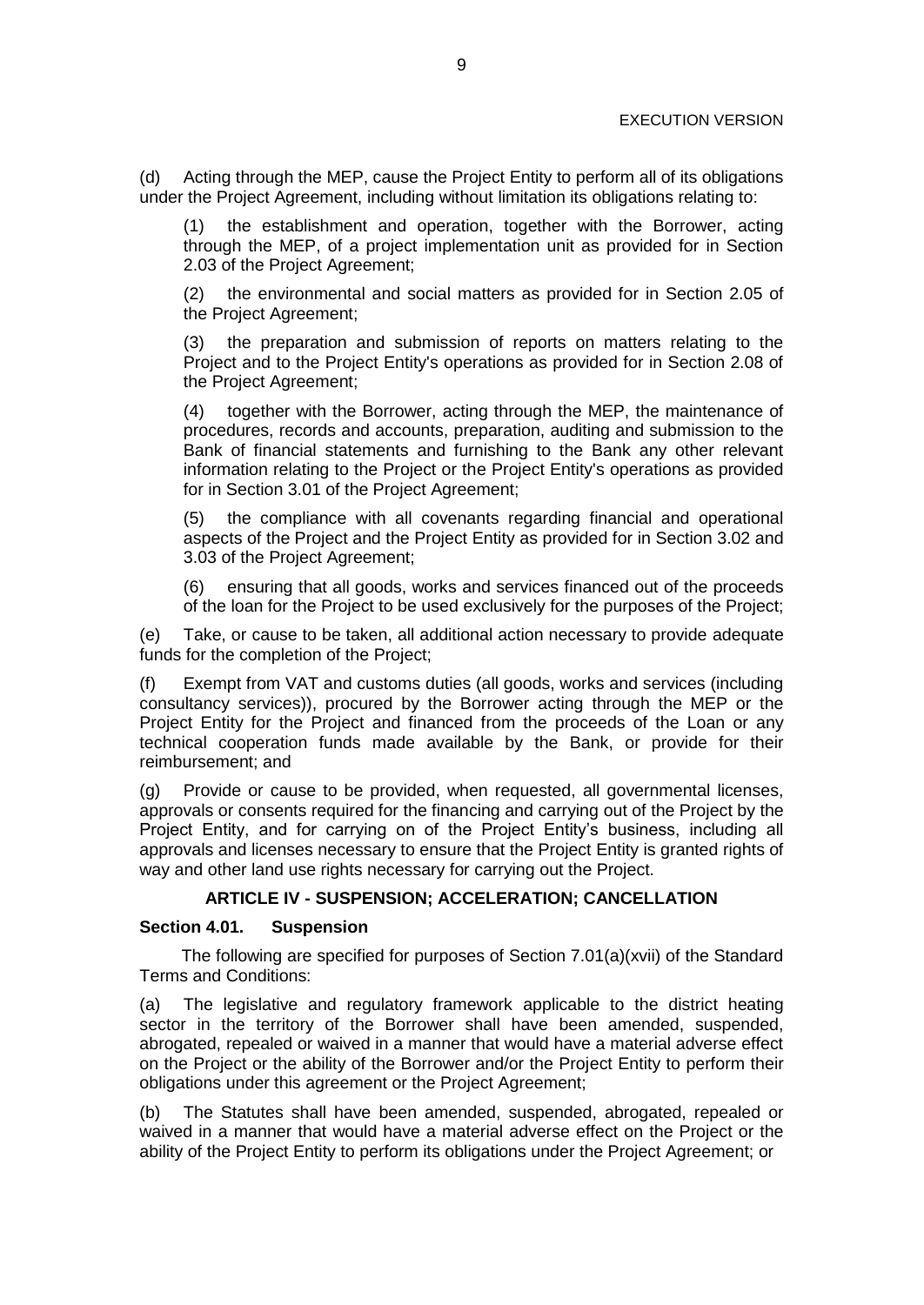(c) Control of the Project Entity shall have been transferred to a party other than the Borrower, unless the Bank has given its prior written approval to such transfer.

# **Section 4.02. Acceleration of Maturity**

The following is specified for purposes of Section 7.06(f) of the Standard Terms and Conditions:

Any of the events specified in Section 4.01(a) and Section 4.01(b) of this Agreement shall have occurred and continued without remedy for thirty (30) days after notice thereof has been given by the Bank to the Borrower. For the avoidance of doubt, the occurrence of the event specified in Section 4.01(c) of this Agreement shall constitute an immediate Event of Acceleration in accordance with Section 7.06 of the Standard Terms and Conditions.

# **ARTICLE V - EFFECTIVENESS**

### **Section 5.01. Conditions Precedent to Effectiveness**

The following are specified for purposes of Section 9.02(c) of the Standard Terms and Conditions as additional conditions to the effectiveness of this Agreement and the Project Agreement:

(a) The project implementation unit has been established by the Borrower and the Project Entity with adequate resources and suitably qualified personnel, in form and substance satisfactory to the Bank, and is operational; and

(b) The execution of the Project Agreement by the duly authorised parties thereto;

(c) Ratification of this Agreement by the Parliament of the Republic of Serbia and publication of such ratification in the Official Gazette of the Republic of Serbia.

#### **Section 5.02. Conditions Precedent to First Drawdown of Tranche 1**

The following is specified as an additional condition to the first Drawdown of Tranche 1 under this Agreement:

The Borrower, acting through the MEP, shall have appointed an independent engineer to supervise the Project construction works.

# **Section 5.03. Conditions Precedent to Commitment of Tranche 2**

Always subject to Section 5.01 of this Agreement and Section 9.02 of the Standard Terms and Conditions, the Bank shall determine in its sole discretion whether to make Tranche 2 available to the Borrower. Such determination by the Bank shall also be subject to the prior fulfilment, in form and substance satisfactory to the Bank, of the following conditions precedent:

(a) the technical environmental and social due diligence on Part 2 of the Project by the Bank and its external consultants has been completed, and the revised Environmental and Social Action Plan has been agreed, in a manner satisfactory to the Bank; and

(b) the Bank shall have received, in form and substance satisfactory to the Bank, any other conditions precedent the Bank may reasonably require, at the sole discretion of the Bank at the time the Tranche 2 Notice is delivered by the Bank in accordance with Section 2.01(c)(2) hereof.

Once the Bank has received satisfactory evidence as contemplated above and has determined in its sole discretion to make the Tranche 2 available to the Borrower, it shall deliver a Tranche 2 Notice in accordance with Section 2.01(c)(2) hereof.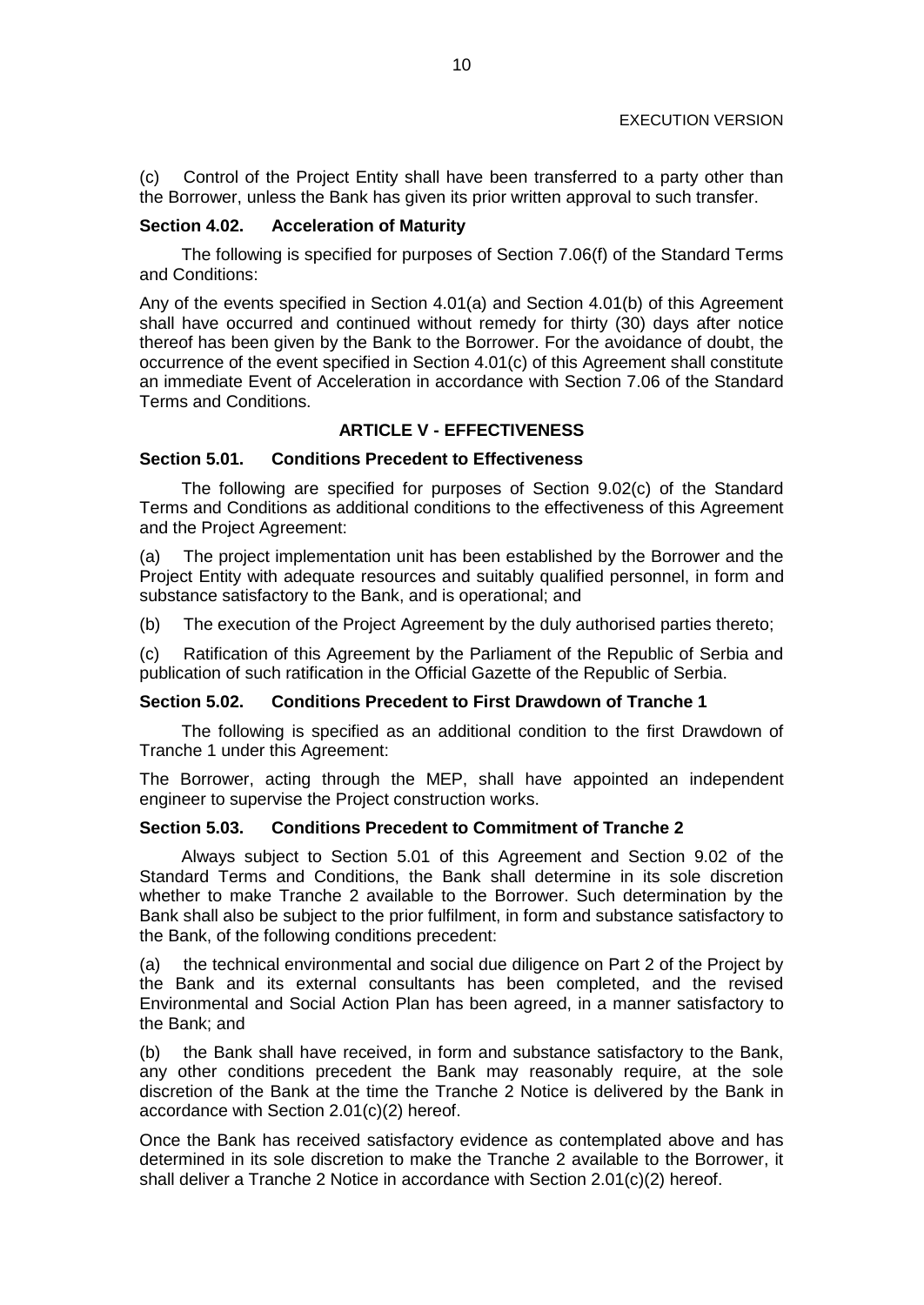# **Section 5.04. Legal Opinions**

(a) For purposes of Section 9.03(a) of the Standard Terms and Conditions, the opinion shall be given on behalf of the Borrower by the Ministry of Justice and shall confirm that the Loan Agreement has been duly authorised or ratified by and delivered on behalf of the Borrower and constitute valid and legally binding obligations of the Borrower, enforceable in accordance with their terms.

(b) For purposes of Section 9.02(b) of the Standard Terms and Conditions, the Borrower, acting through the MEP, shall provide an opinion issued by the Ministry of Justice on its behalf, which shall confirm that the Project Agreement has been duly authorised and delivered on behalf of the Borrower and constitute valid and legally binding obligations of the Borrower, enforceable in accordance with their terms.

(c) For purposes of Section 9.03(c) of the Standard Terms and Conditions, the opinion shall be given on behalf of the Project Entity by the head of legal department of the Project Entity and shall confirm that the Project Agreement has been duly authorised and executed and deliver by the Project Entity and constitutes valid and legally binding obligations of the Project Entity, enforceable in accordance with its terms.

# **Section 5.05. Termination for Failure to Become Effective**

The date 180 days after the date of this Agreement is specified for purposes of Section 9.04 of the Standard Terms and Conditions.

# **ARTICLE VI - MISCELLANEOUS**

# **Section 6.01. Notices**

The following addresses are specified for purposes of Section 10.01 of the Standard Terms and Conditions:

For the Borrower:

Ministry of Finance of Republic of Serbia

Kneza Milosa 20

11000, Belgrade

Serbia

Attention: Minister of Finance

Fax: + 381 11 361 8961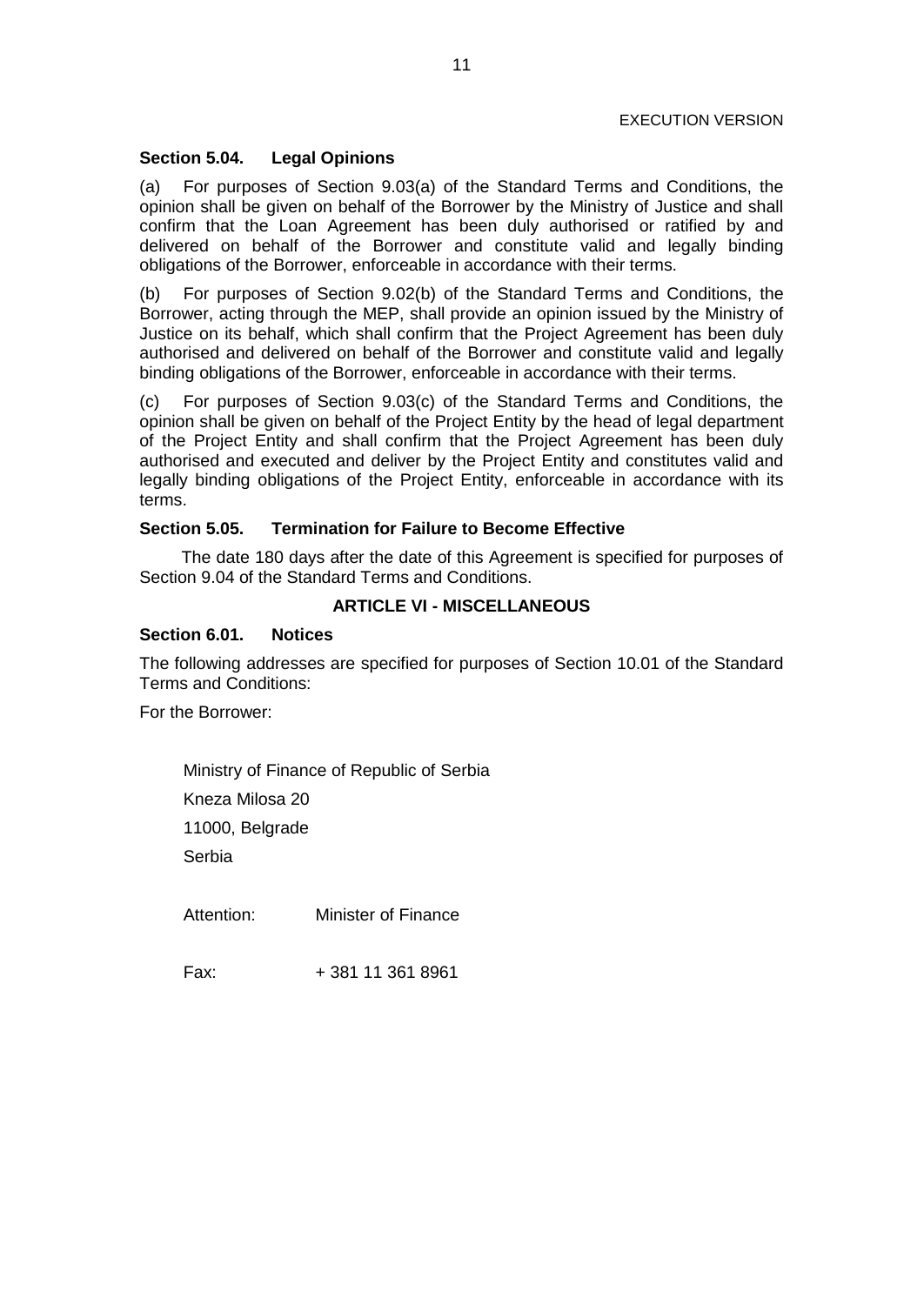For the Bank:

European Bank for Reconstruction and Development One Exchange Square London EC2A 2JN United Kingdom

| Attention: | Operation Administration Department / Operation No. 52593 |
|------------|-----------------------------------------------------------|
| Telephone: | +44 20 7338 6000                                          |
| Email:     | oad@ebrd.com                                              |

**IN WITNESS WHEREOF,** the parties hereto, acting through their duly authorised representatives, have caused this Agreement to be signed in six copies in the English language and delivered on the day and year first above written.

# **REPUBLIC OF SERBIA**

By: \_\_\_\_\_\_\_\_\_\_\_\_\_\_\_\_\_\_\_\_\_\_\_\_\_\_\_\_\_\_

Name: Mr. Siniša Mali Title: Minister of Finance

# **EUROPEAN BANK FOR RECONSTRUCTION AND DEVELOPMENT**

 $\mathsf{By:}$ 

Name: Mr. Matteo Colangeli

Title: Director, Regional Head of Western Balkans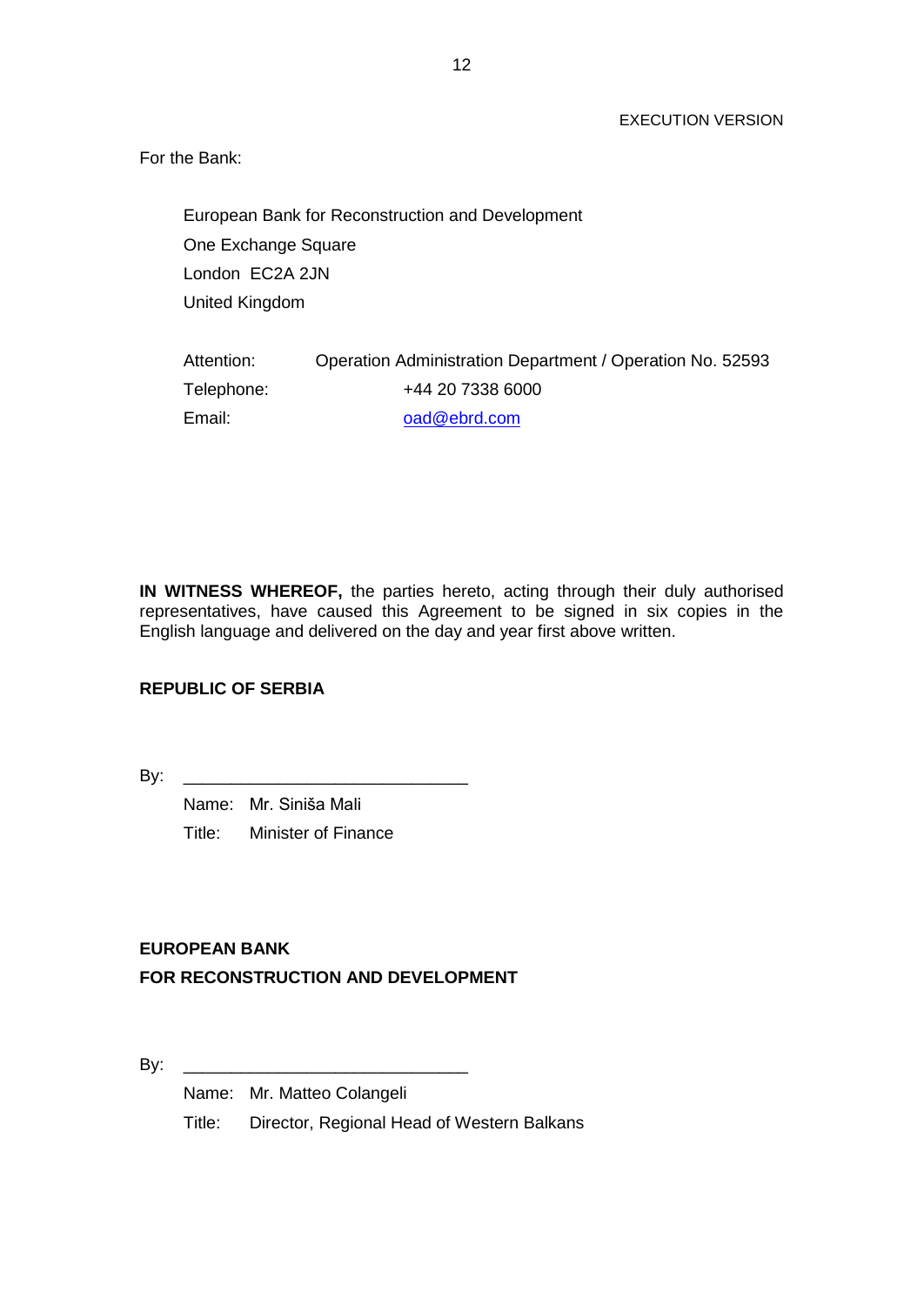### **SCHEDULE 1 - DESCRIPTION OF THE PROJECT**

The Project involves the modernisation of the City's district heating system and replacement of its current coal-fired generation plant, which will enable a complete phase-out of coal from the City's district heating supply. The Project will substantially reduce or eliminate emissions of sulphur oxides and particulate matter, decrease  $CO<sub>2</sub>$  emissions and substantially improve energy efficiency of the system. The environmental and social benefits are associated with the overall improvement in the quality and reliability of heating services, reduction in fuel consumption and air/land/underground water pollution as well as heat and water losses. The Project will also address a major environmental issue related to ash and slag disposal.

The Project consists of the following Parts, subject to such modifications thereof as may be agreed between the Bank and the Borrower in writing:

Part 1 (to be financed by Tranche 1): 1) decommissioning of old coal boilers from the district heating system in the City, 2) installation of new natural gas-based hot water boilers, with a total capacity of 110MW, 3) supervision of works by an independent engineer. The works are expected to commence shortly after signing of the Loan Agreement. Part 1 is expected to be completed by the end of 2023.

Part 2 (to be financed by Tranche 2): remediation of the ash disposal site located at the Project Entity and engagement of suitably qualified consultants to assist in Procurement and Project implementation support, and supervision of construction works. The Part 2 (and the related Tranche 2) is subject to further due diligence which is expected to be finalised by the end of 2021. To the extent it proceeds, Part 2 would be expected to be completed by the end of 2024.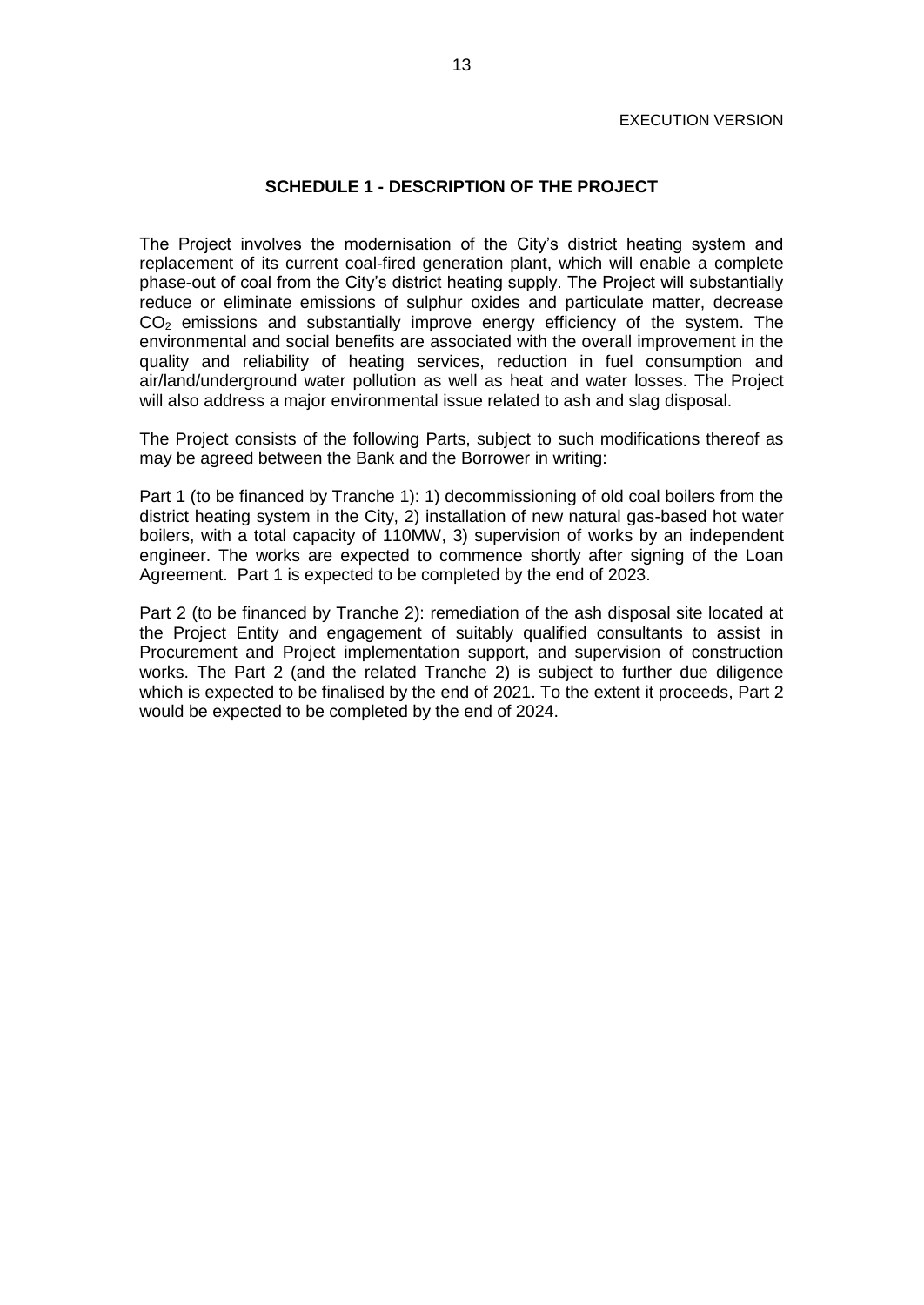# **SCHEDULE 2 - CATEGORIES AND DRAWDOWNS**

- 1. The table below sets forth the categories of items to be financed out of the proceeds of Tranche 1 and Tranche 2, the allocation of the amounts of the Tranche 1 and Tranche 2 to each category, and the percentage of expenditures for items to be financed in each category.
- 2. For the avoidance of doubt, no Drawdown shall be made until and unless this Agreement has become effective and, in the case of Tranche 2, such Tranche has been committed, in each case in accordance with this Agreement.
- 3. Notwithstanding the provisions of paragraph 1 above, no Drawdown shall be made in respect of expenditures incurred prior to the date of this Agreement.
- 4. The Bank shall be entitled to draw down on behalf of the Borrower and pay to itself, as and when due, the Front-end Commission in respect of each of Tranche 1 and Tranche 2 as contemplated by Section 2.03 of this Agreement.

| Category                                                                         | <b>Amount of the Loan</b><br>(EUR) | % of Expenditures to be<br>financed          |  |
|----------------------------------------------------------------------------------|------------------------------------|----------------------------------------------|--|
| <b>Category 1</b><br>Part 1/Tranche 1:                                           |                                    |                                              |  |
| (1) Civil Works<br>(including<br>contingencies)                                  | 13,260,000                         | 100%<br>(excluding VAT and custom<br>duties) |  |
| (2) Support in supervision<br>of works                                           | 600,000                            | 100%<br>(excluding VAT)                      |  |
| (3) Front-end Commission                                                         | 140,000                            | 100%                                         |  |
| <b>Total Part 1/Tranche 1:</b>                                                   | 14,000,000                         |                                              |  |
| <b>Category 2</b><br>Part 2/Tranche 2:                                           |                                    |                                              |  |
| (1) Civil Works (including<br>contingencies)                                     | 3,610,000                          | 100%<br>(excluding VAT and custom<br>duties) |  |
| (2)<br>Support<br>in<br>project<br>implementation<br>and<br>supervision of works | 350,000                            | 100%<br>(excluding VAT)                      |  |
| (3) Front-end Commission                                                         | 40,000                             | 100%                                         |  |
| Total Part 2/Tranche 2:                                                          | 4,000,000                          |                                              |  |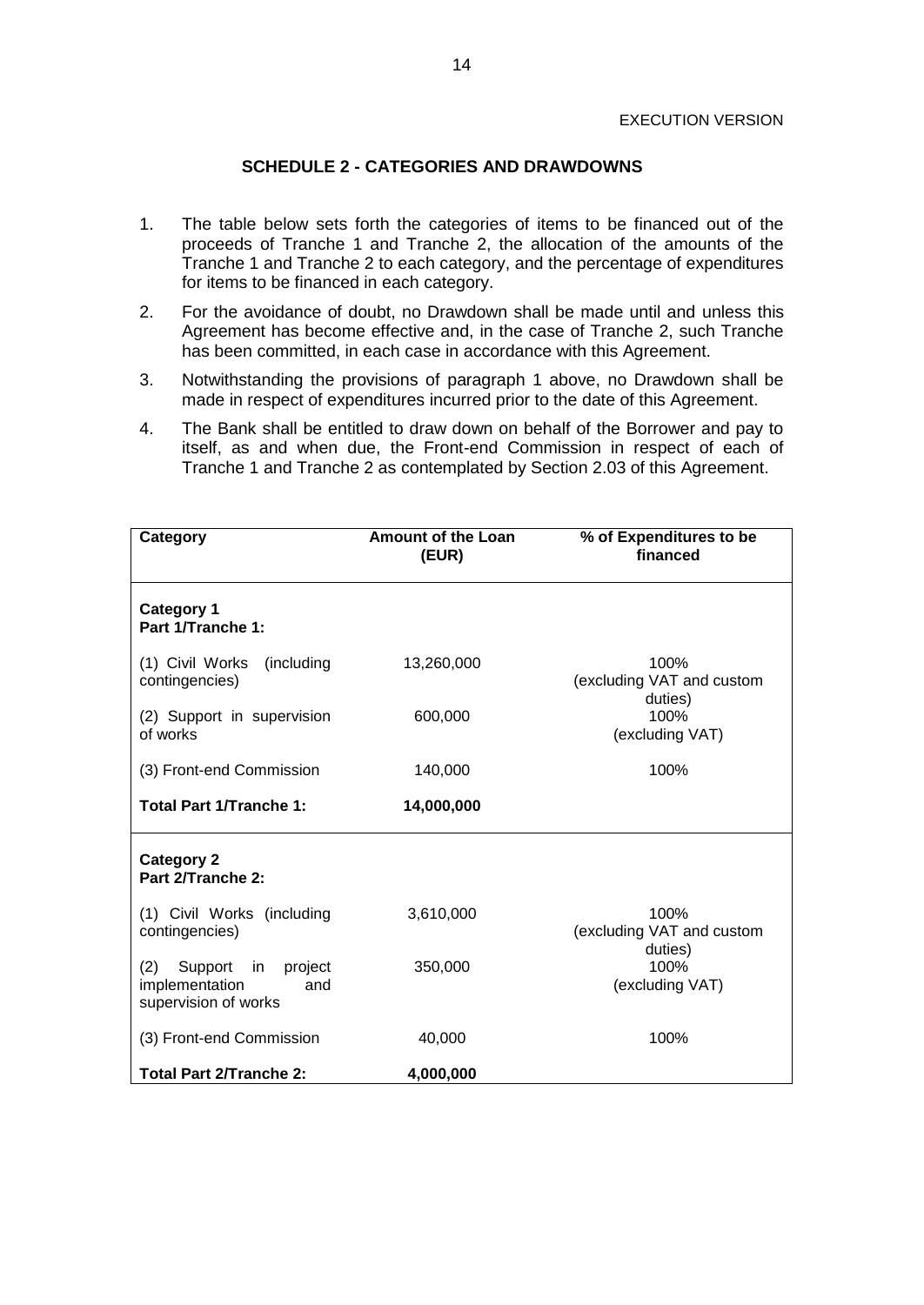VERZIJA ZA POTPISIVANjE

(Operativni broj 52593)

# **UGOVOR O ZAJMU**

# **PROJEKAT DALJINSKOG GREJANJA U KRAGUJEVCU**

između

# **REPUBLIKE SRBIJE**

i

**EVROPSKE BANKE ZA OBNOVU I RAZVOJ**

Datum: 2. jul 2021. godine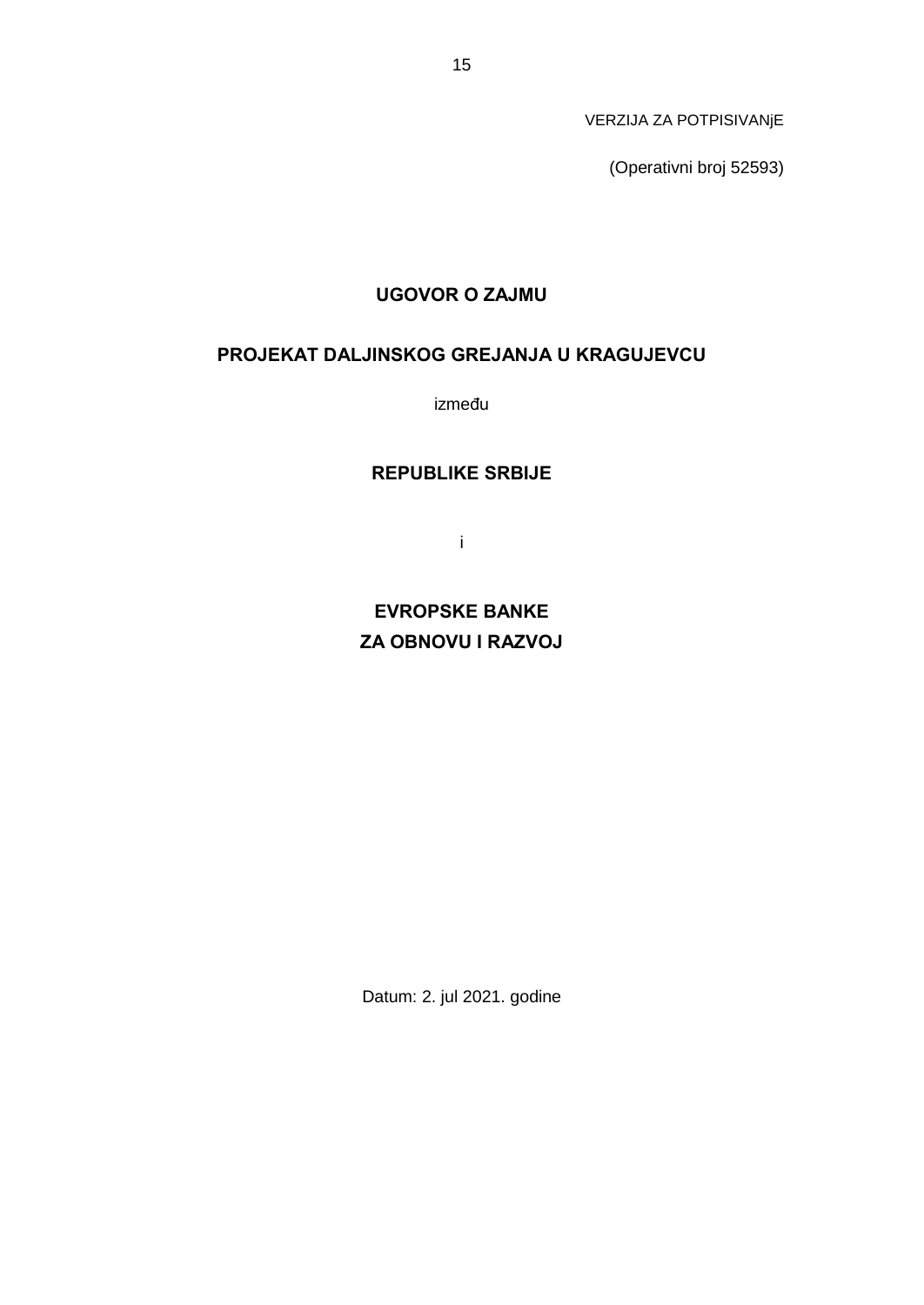# VERZIJA ZA POTPISIVANjE

# **SADRŽAJ**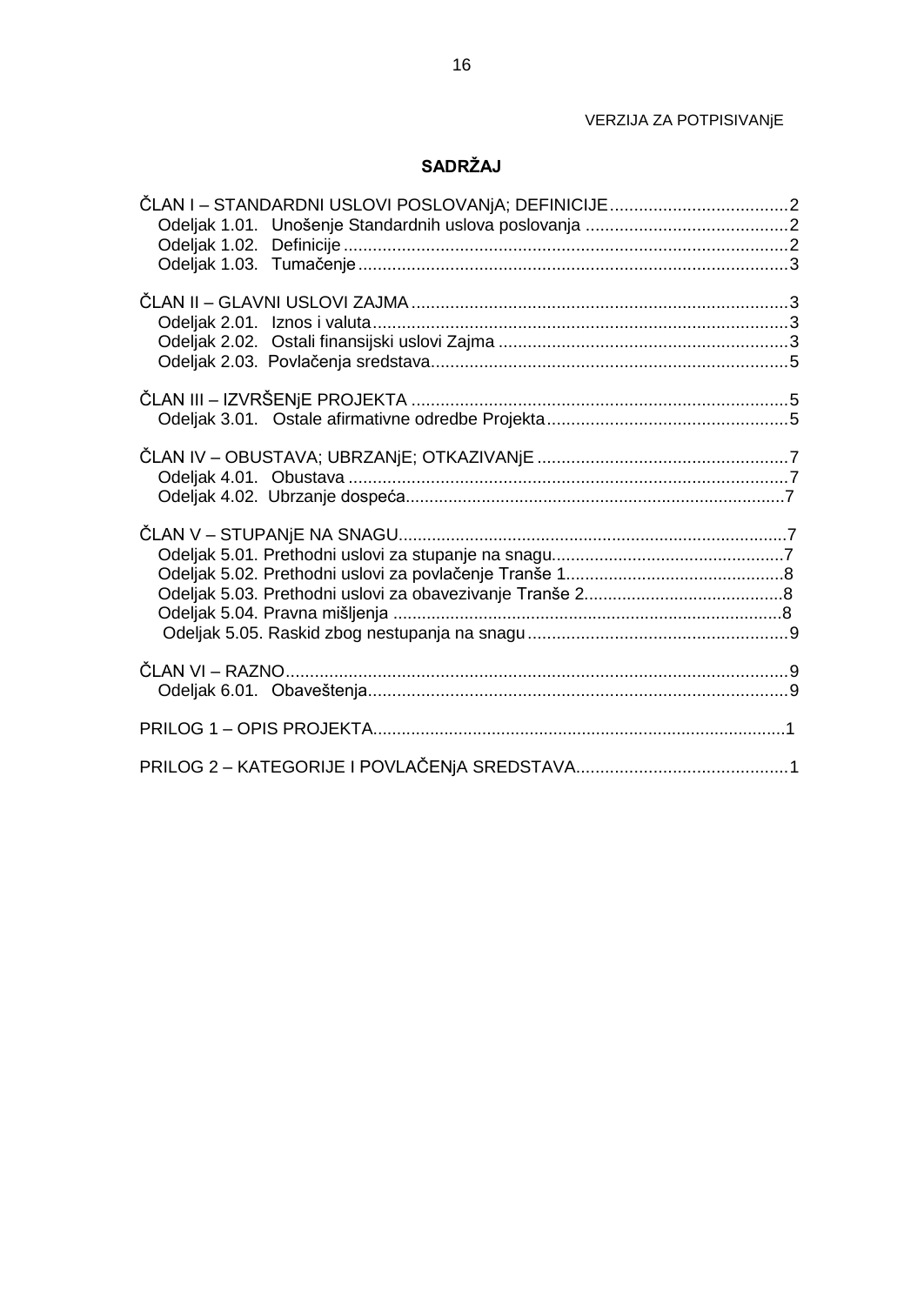# **UGOVOR O ZAJMU**

**UGOVOR** od 2. jula 2021. godine između **REPUBLIKE SRBIJE** koju predstavlja gospodin Siniša Mali, ministar finansija, u ime Vlade kao zastupnika Republike Srbije ("Zajmoprimac") i **EVROPSKE BANKE ZA OBNOVU I RAZVOJ** ("Banka").

### **PREAMBULA**

**S OBZIROM NA TO DA** je Banka osnovana da obezbeđuje finansiranje za specifične projekte koji treba da ubrzaju prelaz ka otvorenim tržišno orijentisanim privredama i da promoviše privatnu i preduzetničku inicijativu u određenim zemljama koje su se obavezale i koje primenjuju principe višepartijske demokratije, pluralizma i tržišnih ekonomija;

**S OBZIROM NA TO DA** Zajmoprimac namerava da sprovede Projekat kao što je opisano u Prilogu 1 koji je osmišljen da pomogne u (1) rashodovanju starih kotlova na ugalj iz sistema daljinskog grejanja u gradu Kragujevcu ("Grad"), (2) ugradnji novih kotlova za toplu vodu na bazi prirodnog gasa, ukupnog kapaciteta 110MW, (3) sanacija odlagališta pepela i (4) nadzor nad projektom;

**S OBZIROM NA TO DA** će projekat će sprovoditi Zajmoprimac preko Ministarstva za zaštitu životne sredine ("MZŽS") i Energetike d.o.o. Kragujevac ("Projektni subjekt"), društva sa ograničenom odgovornošću registrovanog po zakonima Republike Srbija i u potpunosti u vlasništvu Republike Srbije;

**S OBZIROM TO DA** je Zajmoprimac zatražio pomoć od Banke za finansiranje dela Projekta;

**S OBZIROM TO DA** je Banka organizovala ili je u procesu organizovanja fondova tehničke saradnje na bazi donacije u procenjenom iznosu od 276.000 EUR kako bi pomogla Projektnom subjektu u proceni Projekta.

**S OBZIROM TO DA** se Banka saglasila na osnovu, između ostalog, gore navedenog da Zajmoprimcu odobri zajam u iznosu do 18.000.000 EUR (osamnaest miliona evra), podeljen u dve tranše, saglasno uslovima koje utvrđuju ili na koje upućuju ovaj ugovor od datuma ovog ugovora i ugovor o projektu zaključenog na datum ovog ugovora između Republike Srbije, koju predstavlja ministar zaštite životne sredine Republike Srbije u ime Vlade kao zastupnika Republike Srbije, Projektnog subjekta i Banke ("Ugovor o projektu" kao što je definisano u Standardnim uslovima poslovanja).

**NA OSNOVU TOGA,** ugovorne strane se ovim usaglašavaju na sledeći način: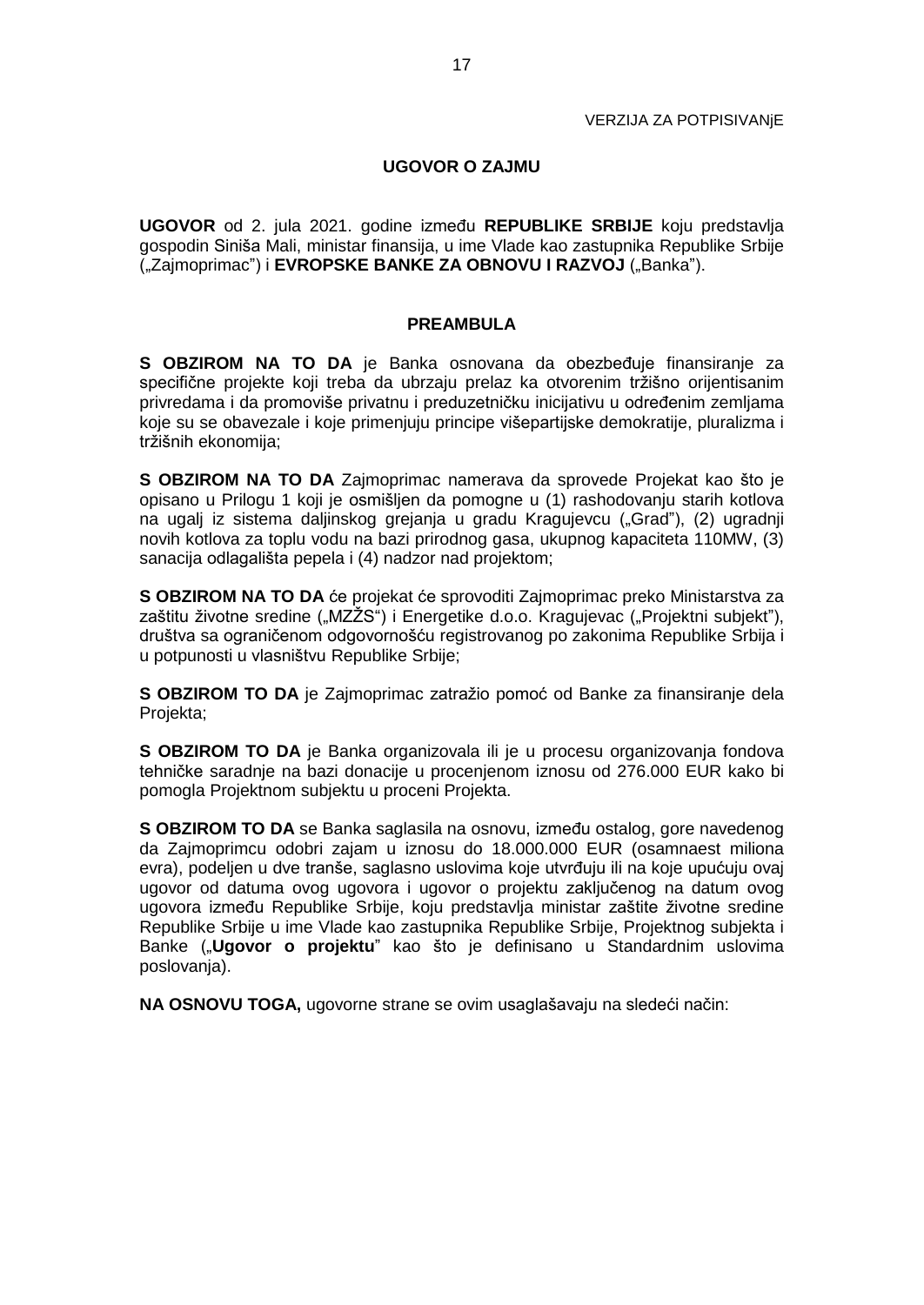### VERZIJA ZA POTPISIVANjE

# **ČLAN I – STANDARDNI USLOVI POSLOVANjA; DEFINICIJE**

# **Odeljak 1.01. Unošenje Standardnih uslova poslovanja**

Sve odredbe Standardnih uslova poslovanja Banke od 1. oktobra 2018. godine ovim su unete u ovaj ugovor i primenjuju se na ovaj ugovor sa istim dejstvom kao da su u potpunosti ovde navedene ("Standardni uslovi poslovanja"):

# **Odeljak 1.02. Definicije**

Gde god da se koriste u ovom ugovoru (uključujući Preambulu i Priloge), osim ako nije drugačije utvrđeno ili ako kontekst drugačije ne nalaže, izrazi definisani u Preambuli imaju odgovarajuća značenja koja su im tamo pripisana, izrazi definisani u Standardnim uslovima poslovanja imaju odgovarajuća značenja koja su im tamo pripisana, a sledeći izrazi imaju sledeća značenja:

| "Ovlašćeni predstavnik<br>Zajmoprimca" | znači ministar finansija.                                                                                                                                                                     |
|----------------------------------------|-----------------------------------------------------------------------------------------------------------------------------------------------------------------------------------------------|
| "Politika i procedure primene"         | znači Politika i procedure primene Banke od 4. oktobra<br>2017. godine.                                                                                                                       |
| "Fiskalna godina"                      | znači fiskalnu godinu Zajmoprimca koja počinje 1.<br>januara svake godine.                                                                                                                    |
| "Tranša"                               | znači bilo Tranša 1 ili Tranša 2, kako to kontekst bude<br>zahtevao.                                                                                                                          |
| "Tranša 1"                             | znači maksimalni iznos glavnice zajma predviđen u<br>2.01.(b)(1) (Iznos i valuta) ovog ugovora ili, kako to<br>kontekst bude zahtevao, s vremena na vreme neizmireni<br>iznos glavnice zajma. |
| "Tranša 2"                             | znači maksimalni iznos glavnice zajma predviđen u<br>2.01.(b)(2) (Iznos i valuta) ovog ugovora ili, kako to<br>kontekst bude zahtevao, s vremena na vreme neizmireni<br>iznos glavnice zajma. |
| "Datum opredeljenja za<br>Tranšu 2"    | znači datum kada Banka daje Zajmoprimcu Obaveštenje<br>o Tranši 2 u skladu sa uslovima opisanim u Odeljku<br>$2.01(c)(2)$ ovog ugovora.                                                       |
| "Obaveštenje o Tranši 2"               | znači obaveštenje koje je Banka dostavila Zajmoprimcu<br>u skladu sa uslovima opisanim u Odeljku 2.01(c)(2) ovog<br>ugovora.                                                                  |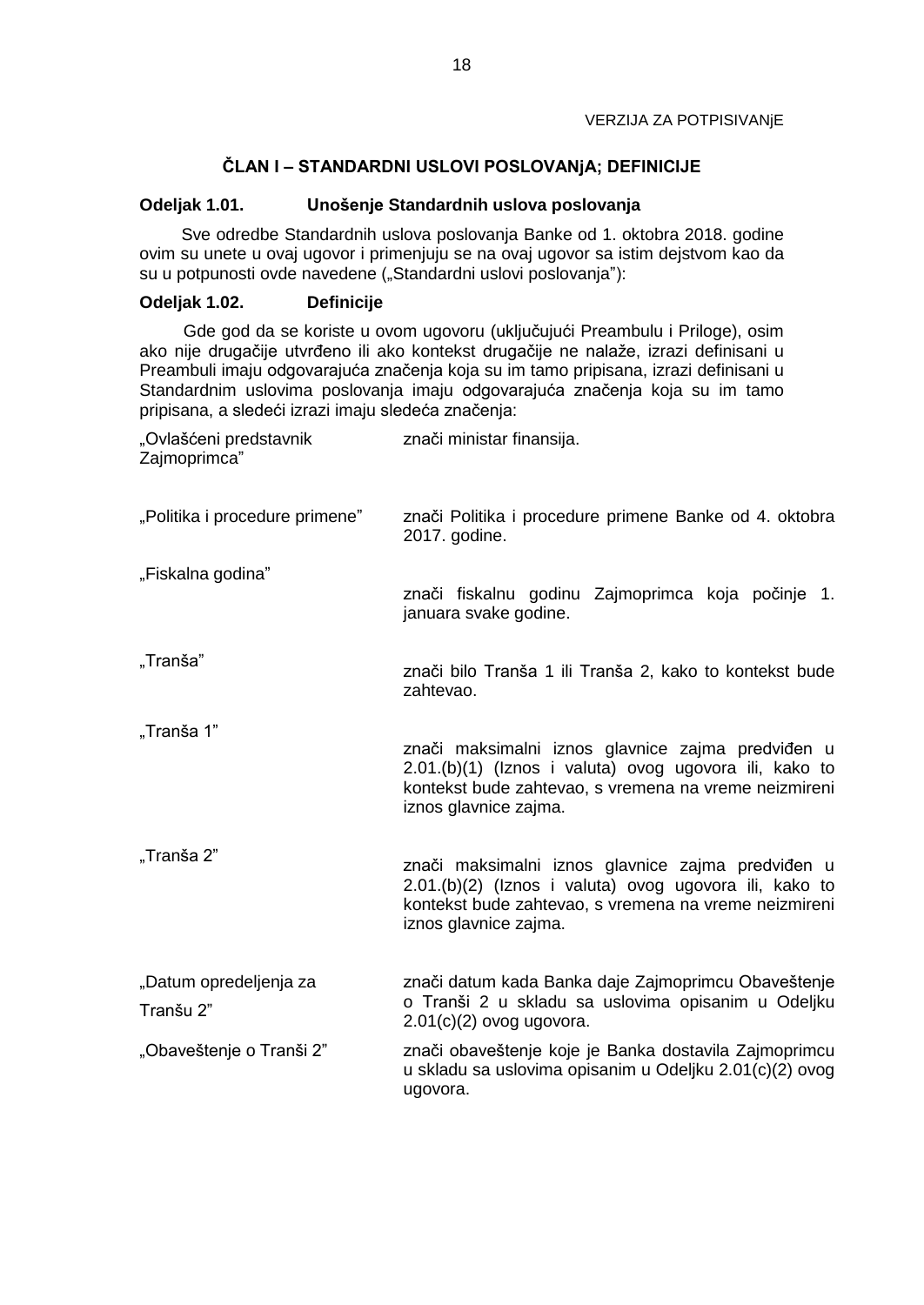# **Odeljak 1.03. Tumačenja**

U ovom ugovoru, upućivanje na određeni član, odeljak ili prilog, osim ukoliko nije drugačije navedeno u okviru ovog ugovora, tumači se kao upućivanje na taj određeni član, odeljak ili prilog ovog ugovora.

# **ČLAN II – GLAVNI USLOVI ZAJMA**

# **Odeljak 2.01. Iznos i valuta**

(a) Banka je saglasna da pozajmi Zajmoprimcu, pod uslovima koje ovaj ugovor definiše ili na njih upućuje, iznos od 18.000.000 EUR (osamnaest miliona evra).

- (b) Zajam će se sastojati od dve Tranše, kako sledi:
	- (1) Tranša 1 u iznosu od 14.000.000 EUR (četrnaest miliona evra);
	- (2) Tranša 2 u iznosu od 4.000.000 EUR (četiri miliona evra).

(c) Bez obzira na bilo šta suprotno što je izraženo ili podrazumevano u ovom ugovoru:

- (1) Tranša 1 je opredeljena od datuma stupanja na snagu ovog ugovora; i
- (2) Tranša 2 nije opredeljena i postaće opredeljena tek nakon što Banka, po svom apsolutnom nahođenju, najkasnije do 31. decembra 2022. godine, utvrdi da je spremna da Tranšu 2 učini dostupnom, pod uslovom da su prethodno ispunjeni sledeći uslovi, u obliku i sadržaju koji su zadovoljavajući za Banku:
	- (A) Banka je primila pisani zahtev za opredeljivanje obaveze Tranše 2;

(B) tehnička ekološka i socijalna dubinska analiza (due diligence) Dela 2 Projekta od strane Banke i njenih spoljnih konsultanata je završena, i revidirani Ekološki i socijalni akcioni plan (ESAP) je dogovoren, na način zadovoljavajući za Banku; i

(C) Banka je pisanim putem obavestila Zajmoprimca da je Tranša 2 opredeljena.

# **Odeljak 2.02. Ostali finansijski uslovi Zajma**

(a) Minimalni iznos za povlačenje je 100.000 EUR , pod uslovom da ne bude više od 10 povlačenja.

- (b) Minimalni iznos prevremenog plaćanja je 1.000.000 EUR.
- (c) Minimalni iznos koji se može otkazati je 1.000.000 EUR.
- (d) Datumi za plaćanje kamate su 25. april i 25. oktobar svake godine.
- (e) (1) Zajmoprimac otplaćuje Tranšu 1 u 25 jednakih (ili približno jednakih, u mogućoj meri) polugodišnjih rata, 25. aprila i 25. oktobra svake godine, pri čemu je prvi Datum otplate Zajma Tranše 1 25. oktobar 2024. godine, a poslednji Datum otplate Zajma Tranše 1 25. april 2037. godine.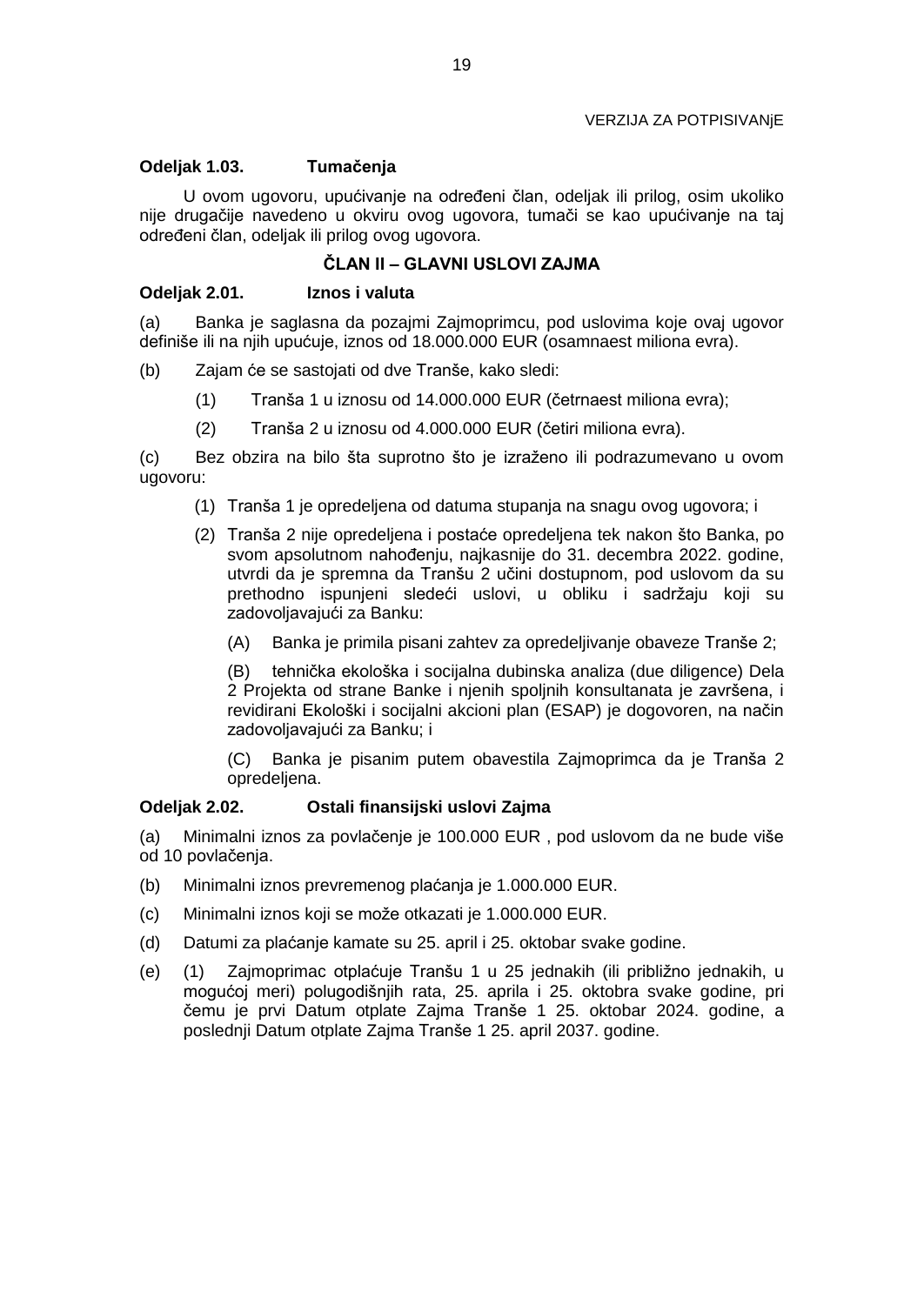### VERZIJA ZA POTPISIVANjE

(2) Bez obzira na napred navedeno, u slučaju da (i) Zajmoprimac ne povuče celokupni iznos Tranše 1 pre prvog Datuma otplate Zajma Tranše 1, navedenog u ovom odeljku 2.02.(e)(1) i (ii) Banka produži Poslednji datum raspoloživosti Tranše 1 naveden u ovom odeljku 2.02.(f)(1) ispod do datuma koji pada posle takvog prvog Datuma otplate Zajma Tranše 1, tada se svako povlačenje izvršeno na datum ili nakon prvog Datuma otplate Zajma Tranše 1 raspodeljuje za otplatu u jednakim iznosima na nekoliko Datuma otplate Zajma Tranše 1 koji padaju nakon datuma tog povlačenja (pri čemu Banka koriguje iznose koji su na taj način raspodeljeni onako kako je neophodno da bi se u svakom slučaju dobili celi brojevi). Banka s vremena na vreme obaveštava Zajmoprimca o takvim raspodelama.

(3) Zajmoprimac otplaćuje Tranšu 2 u 25 jednakih (ili približno jednakih, u mogućoj meri) polugodišnjih rata, 25. aprila i 25. oktobra svake godine, pri čemu prvi Datum otplate Zajma Tranše 2 pada na prvi Datum plaćanja kamate koji pada odmah nakon treće godišnjice datuma Datuma opredeljenja za Tranšu 2 i poslednji Datum otplate Zajma Tranše 2 koji je dvadeset peti Datum plaćanja kamate koji sledi nakon prvog Datuma otplate Zajma za Tranšu 2.

(4) Bez obzira na napred navedeno, u slučaju da (i) Zajmoprimac ne povuče celokupni iznos Tranše 2 pre prvog Datuma otplate Zajma Tranše 2, navedenog u odeljku 2.02.(e)(3) i (ii) Banka produži Poslednji datum raspoloživosti naveden u ovom odeljku 2.02.(f)(2) ispod do datuma koji pada posle takvog prvog Datuma otplate Zajma Tranše 2, tada se svako povlačenje izvršeno na datum ili nakon prvog Datuma otplate Zajma Tranše 2 raspodeljuje za otplatu u jednakim iznosima na nekoliko Datuma otplate Zajma Tranše 2 koji padaju nakon datuma tog povlačenja (pri čemu Banka koriguje iznose koji su na taj način raspodeljeni onako kako je neophodno da bi se u svakom slučaju dobili celi brojevi). Banka s vremena na vreme obaveštava Zajmoprimca o takvim raspodelama.

(f) (1) Krajnji datum raspoloživosti Tranše 1 će biti na treću godišnjicu od datuma ovog ugovora, ili kasniji datum koji Banka može po svom nahođenju odrediti u skladu sa Standardnim uslovima poslovanja i saopštiti Zajmoprimcu. Svaki produžetak Poslednjeg datuma raspoloživosti Tranše 1 biće izvršen putem razmene pisama između Banke i Zajmoprimca.

(2) Krajnji datum raspoloživosti Tranše 2 biće na treću godišnjicu Datuma opredeljenja za Tranšu 2, kao što je opisano u Odeljku 2.01(c), ili kasniji datum koji Banka može po svom nahođenju odrediti u skladu sa Standardnim uslovima poslovanja i saopštiti Zajmoprimcu. Svaki produžetak Poslednjeg datuma raspoloživosti Tranše 2 biće izvršen putem razmene pisama između Banke i Zajmoprimca.

(g) Stopa provizije na nepovučeni deo zajma iznosi 0,5% na godišnjem nivou. Provizija na nepovučeni deo zajma će se obračunavati (i) šezdeset (60) dana nakon datuma ovog ugovora za Tranšu 1 i (ii) Datuma opredeljenja za Tranšu 2.

(h) (A) Stopa Upisne naknade će se plaćati u skladu sa uslovima Standardnih uslova poslovanja i iznosiće (i) 140.000 EUR za Tranšu 1 i (ii) 40.000 EUR za Tranšu 2; i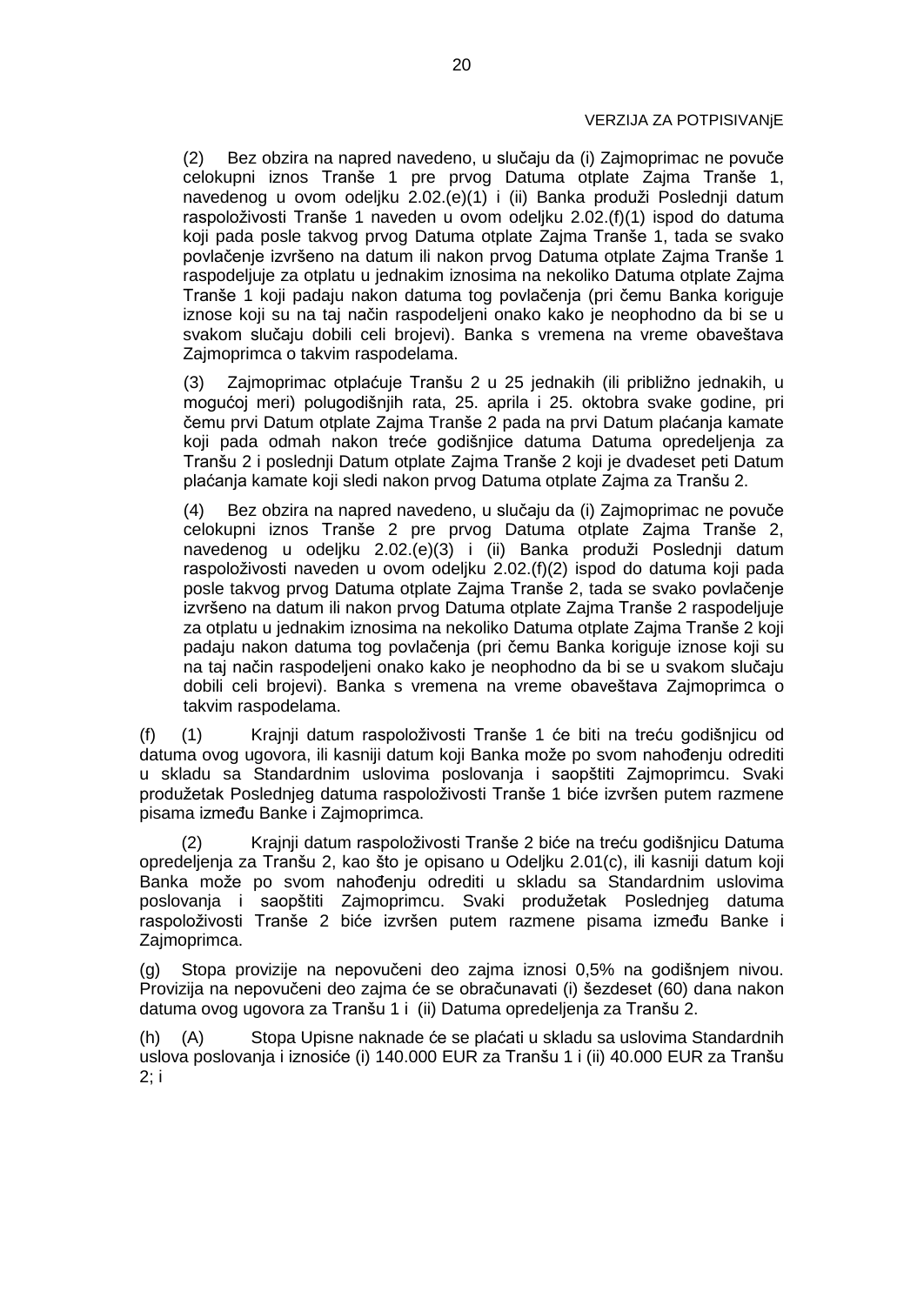#### VERZIJA ZA POTPISIVANjE

(B) Banka će, u ime Zajmoprimca, imati pravo na povlačenje iz Raspoloživog iznosa Tranše 1 i Tranše 2, na datum stupanja na snagu za Tranšu 1 i na Datum opredeljenja za Tranšu 2, ili (prema Opciji banke), u roku od sedam (7) dana od svakog takvog datuma, i isplati sebi iznose gore navedene Upisne naknade u odnosu na Tranšu 1 i Tranšu 2, a takvi iznosi dospevaju i plaćaju se na te odgovarajuće datume.

(i) Zajam podleže Varijabilnoj kamatnoj stopi. Bez obzira na prethodno navedeno, Zajmoprimac može, kao alternativu plaćanja kamate po Varijabilnoj kamatnoj stopi na ceo iznos Zajma ili na bilo koji njegov deo koji u tom trenutku bude neotplaćen, odabrati da plati kamatu po Fiksnoj kamatnoj stopi na taj deo Zajma, u skladu sa Odeljkom 3.04(c) Standardnih uslova poslovanja.

#### **Odeljak 2.03. Povlačenja sredstava**

Raspoloživi iznos za Tranšu 1 i Tranšu 2 može se povlačiti povremeno u skladu sa odredbama iz Priloga 2 za finansiranje (1) izdataka nastalih (ili, ako se Banka saglasi, izdataka koji će tek nastati) po osnovu prihvatljivih cena robe, radova i usluga potrebnih za Projekat i (2) Upisne naknade dospele i plative u vezi sa Tranšom 1 ili Tranšom 2.

# **ČLAN III – IZVRŠENjE PROJEKTA**

### **Odeljak 3.01. Ostale afirmativne odredbe Projekta**

Pored opštih obaveza utvrđenih u članovima IV i V Standardnih uslova poslovanja, Zajmoprimac, osim ako se Banka drugačije ne saglasi:

(a) Postupajući preko MZŽS, delegirati Projektnom subjektu svakodnevno upravljanje Projektom, uključujući, ali ne ograničavajući se na konsolidovano finansijsko upravljanje i upravljanje nabavkama;

(b) Postupajući preko Ministarstva rudarstva i energetike, pripremiti i usvojiti Nacionalni energetski i klimatski plan pre 1. marta 2022. godine.

Postupajući preko MZŽS, izvršava sve svoje obaveze prema Ugovoru o projektu, uključujući bez ograničenja njegove obaveze koje se odnose na:

> (1) uspostavljanje i rad, zajedno sa Projektnim subjektom, jedinice za sprovođenje projekta kako je predviđeno u Odeljku 2.03 Ugovora o projektu;

> (2) nabavka dobara, radova i usluga iz Projekta kako je predviđeno u Odeljku 2.04 Ugovora o projektu;

> (3) ekološka i socijalna pitanja kako je predviđeno u Odeljku 2.05 Ugovora o projektu;

> (4) zapošljavanje i korišćenje konsultanata koji će pomagati u sprovođenju Projekta, kako je predviđeno u Odeljku 2.06 Ugovora o projektu;

> (5) zajedno sa Projektnim subjektom, održavanje procedura, evidencija i računa, priprema, revizija i podnošenje Banci finansijskih izjava i dostavljanje Banci svih drugih relevantnih informacija u vezi sa Projektom ili aktivnostima Projektnog subjekta kako je predviđeno u Odeljku 3.01 Ugovora o projektu;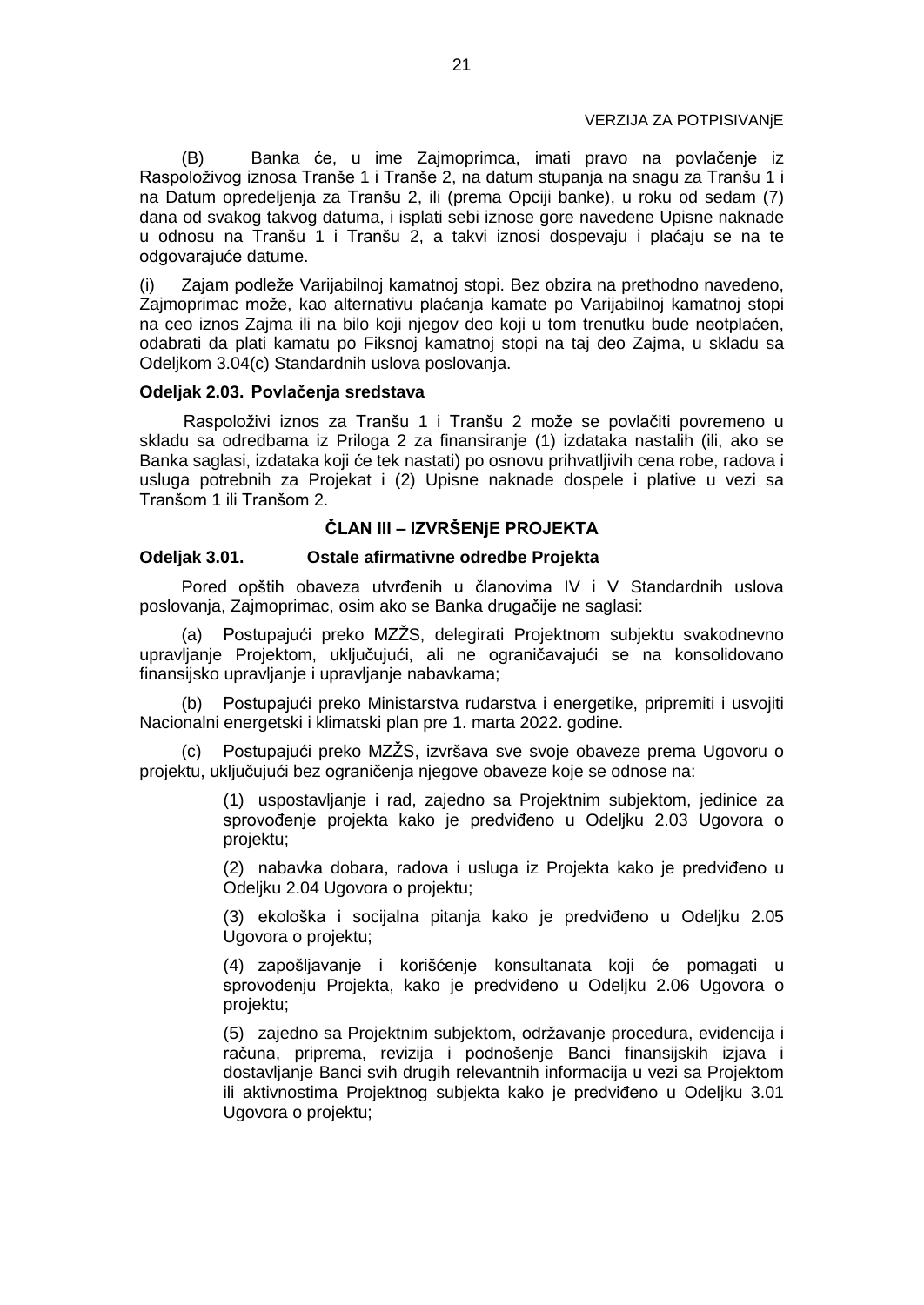(d) Postupajući preko MZŽS, učiniti da Projektni subjekt izvršava sve svoje obaveze prema Ugovoru o projektu, uključujući bez ograničenja njegove obaveze koje se odnose na:

> (1) uspostavljanje i funkcionisanje, zajedno sa Zajmoprimcem, delujući preko MZŽS, jedinice za sprovođenje projekta kako je predviđeno u Odeljku 2.03 Ugovora o projektu;

> (2) ekološka i socijalna pitanja kako je predviđeno u Odeljku 2.05 Ugovora o projektu;

> (3) pripremu i podnošenje izveštaja o pitanjima koji se odnose na Projekat i na aktivnosti Projektnog subjekta kako je predviđeno u Odeljku 2.08 Ugovora o projektu;

> (4) zajedno sa Zajmoprimcem, postupajući preko MZŽS, održavanje procedura, evidencija i računa, priprema, revizija i dostavljanje Banci finansijskih izjava i obezbeđivanje Banci svih drugih relevantnih informacija u vezi sa Projektom ili aktivnostima Projektnog subjekta kako je predviđeno u Odeljku 3.01 Ugovora o projektu;

> (5) usklađenost sa svim odredbama u vezi sa finansijskim i operativnim aspektima Projekta i Projektnog subjekta, kako je predviđeno u Odeljku 3.02 i 3.03 Ugovora o projektu;

> (6) obezbeđivanje da se sva roba, radovi i usluge finansirani iz prihoda od zajma za Projekat koriste isključivo u svrhe Projekta;

(e) Preduzme ili podstakne preduzimanje svih dodatnih radnji potrebnih za obezbeđivanje odgovarajućih sredstava za završetak Projekta;

(f) Oslobodi od PDV-a i carina (svu robu, radove i usluge (uključujući konsultantske usluge)), koje je Zajmoprimac nabavio preko MZŽS ili Projektnog subjekta za Projekat i finansirao iz sredstava Zajma ili bilo kojim sredstvima za tehničku saradnju koje Banka stavlja na raspolaganje ili obezbeđuje njihovu nadoknadu; i

(g) Obezbediti ili omogućiti da se, na zahtev, obezbede sve vladine licence, odobrenja ili saglasnosti potrebne za finansiranje i sprovođenje Projekta od strane Projektnog subjekta i za obavljanje poslova Projektnog subjekta, uključujući sva odobrenja i licence neophodne da bi se osiguralo da Projektni subjekt dobije prava prolaza i druga prava korišćenja zemljišta neophodna za sprovođenje Projekta;

# **ČLAN IV – OBUSTAVA; UBRZANjE; OTKAZIVANjE**

### **Odeljak 4.01. Obustava**

U svrhe Odeljka 7.01(a)(xvii) Standardnih uslova poslovanja definisano je sledeće ukoliko:

(a) Zakonodavni i regulatorni okvir koji se primenjuje na sektor daljinskog grejanja na teritoriji Zajmoprimca bude izmenjen, obustavljen, stavljen van snage, opozvan ili se od njega odustane na način koji će imati materijalno negativan uticaj na Projekat ili sposobnost Zajmoprimca i/ili Projektnog subjekta da ispune svoje obaveze po ovom ugovoru ili Ugovoru o projektu;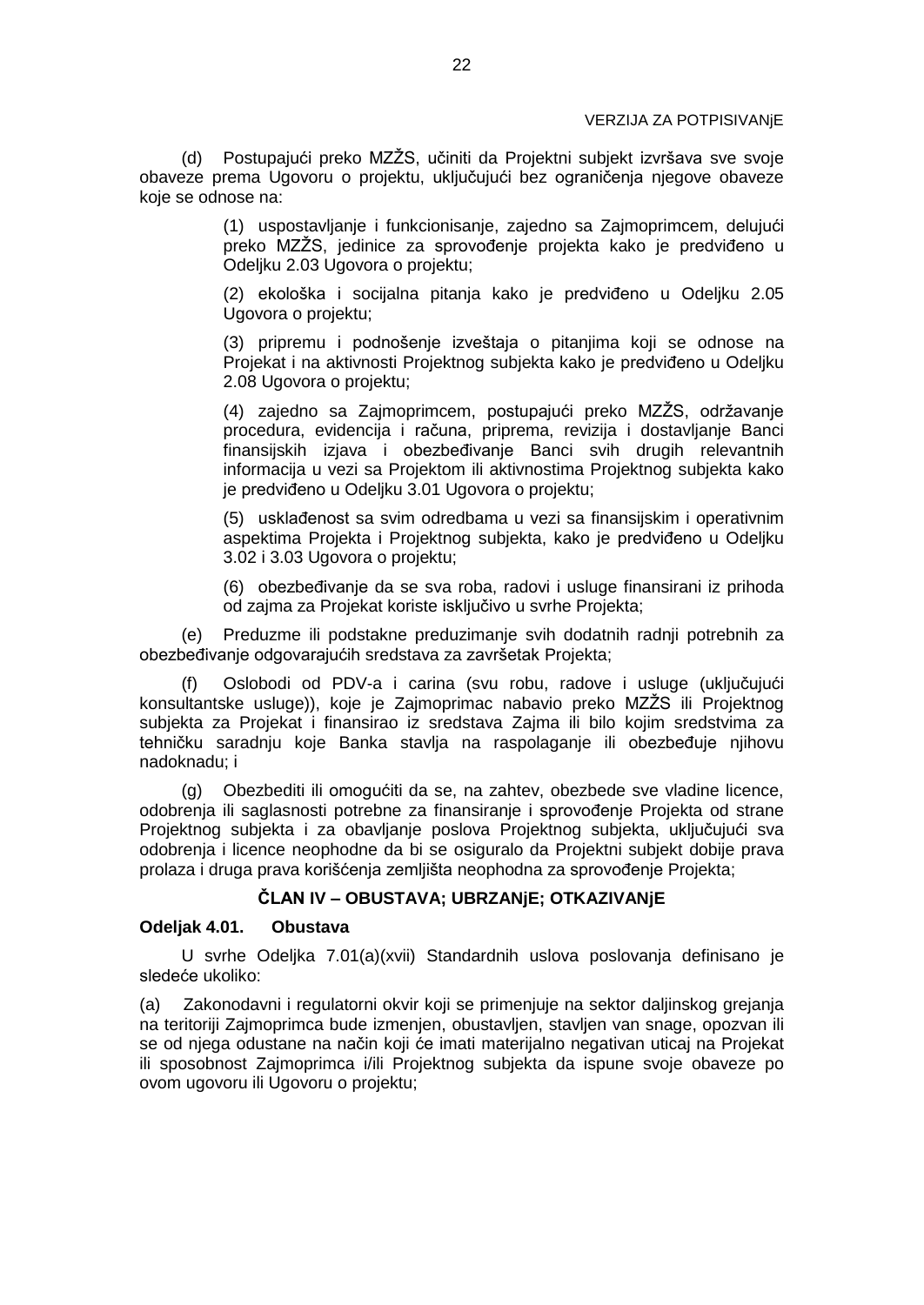(b) Statut bude izmenjen, obustavljen, stavljen van snage, opozvan ili se od njega odustane na način koji bi bitno i negativno uticao na Projekat ili sposobnost Projektnog subjekta da ispuni svoje obaveze po Ugovoru o Projektu; ili

(c) Kontrola Projektnog subjekta bude preneta nekoj strani koja nije Zajmoprimac, osim u slučaju da je Banka prethodno dala svoje pisano odobrenje za takav transfer.

### **Odeljak 4.02. Ubrzanje dospeća**

Sledeće je naznačeno za svrhe Odeljka 7.06(f) Standardnih uslova poslovanja:

Ukoliko nastupi bilo koji od slučajeva navedenih u Odeljku 4.01(a) i 4.01(b) ovog ugovora i ne otkloni se za trideset (30) dana nakon što Banka o tome obavesti Zajmoprimca. Da bi se izbegla sumnja, pojava događaja navedenog u odeljku 4.01(c) ovog ugovora predstavljaće trenutni Događaj ubrzanja u skladu sa Odeljkom 7.06 Standardnih uslova poslovanja.

# **ČLAN V – STUPANjE NA SNAGU**

#### **Odeljak 5.01. Prethodni uslovi za stupanje na snagu**

U svrhe Odeljka 9.02(c) Standardnih uslova poslovanja, sledeće odredbe određuju dodatne uslove za stupanje na snagu ovog ugovora i Ugovora o projektu:

(a) Jedinica za sprovođenje projekta koju su osnovali Zajmoprimac i Projektni subjekt sa adekvatnim resursima i odgovarajućim kvalifikovanim zaposlenima, u formi i sadržaju koji su zadovoljavajući za Banku, je operativna;

(b) Potpisivanje Ugovora o projektu od strane ovlašćenih strana; i

(c) Ratifikacija ovog ugovora u Narodnoj skupštini Republike Srbije i objavljivanje takve ratifikacije u Službenom glasniku Republike Srbije.

### **Odeljak 5.02. Uslovi koji prethode prvom povlačenju Tranše 1**

Sledeća odredba je navedena kao dodatni uslov za prvo povlačenje Tranše 1 prema ovom sporazumu:

Zajmoprimac će, postupajući preko MZŽS, imenovati nezavisnog inženjera koji će nadgledati građevinske radove na Projektu.

### **Odeljak 5.03. Uslovi koji prethode opredeljenju Tranše 2**

Uvek podležući Odeljku 5.01 ovog ugovora i Odeljku 9.02 Standardnih uslova poslovanja, Banka će prema sopstvenom nahođenju utvrditi da li će Tranšu 2 staviti na raspolaganje Zajmoprimcu. Takvo utvrđivanje od strane Banke takođe podleže prethodnom ispunjavanju, u obliku i sadržaju koji su zadovoljavajući za Banku, sledećih prethodnih uslova:

(a) tehnička ekološka i socijalna dubinska analiza (due diligence) na delu 2 Projekta, od strane Banke i njenih spoljnih konsultanata, je završena i dogovoren je revidirani Ekološki i socijalni akcioni plan (ESAP), na način zadovoljavajući za Banku; i

(b) Banka će primiti, u obliku i sadržaju koji su za nju zadovoljavajući, bilo koje druge prethodne uslove koje Banka može razumno zahtevati, po isključivom nahođenju Banke u trenutku kada Banka dostavi Obaveštenje o Tranši 2 u skladu sa Odeljkom 2.01(c)(2) ovog ugovora.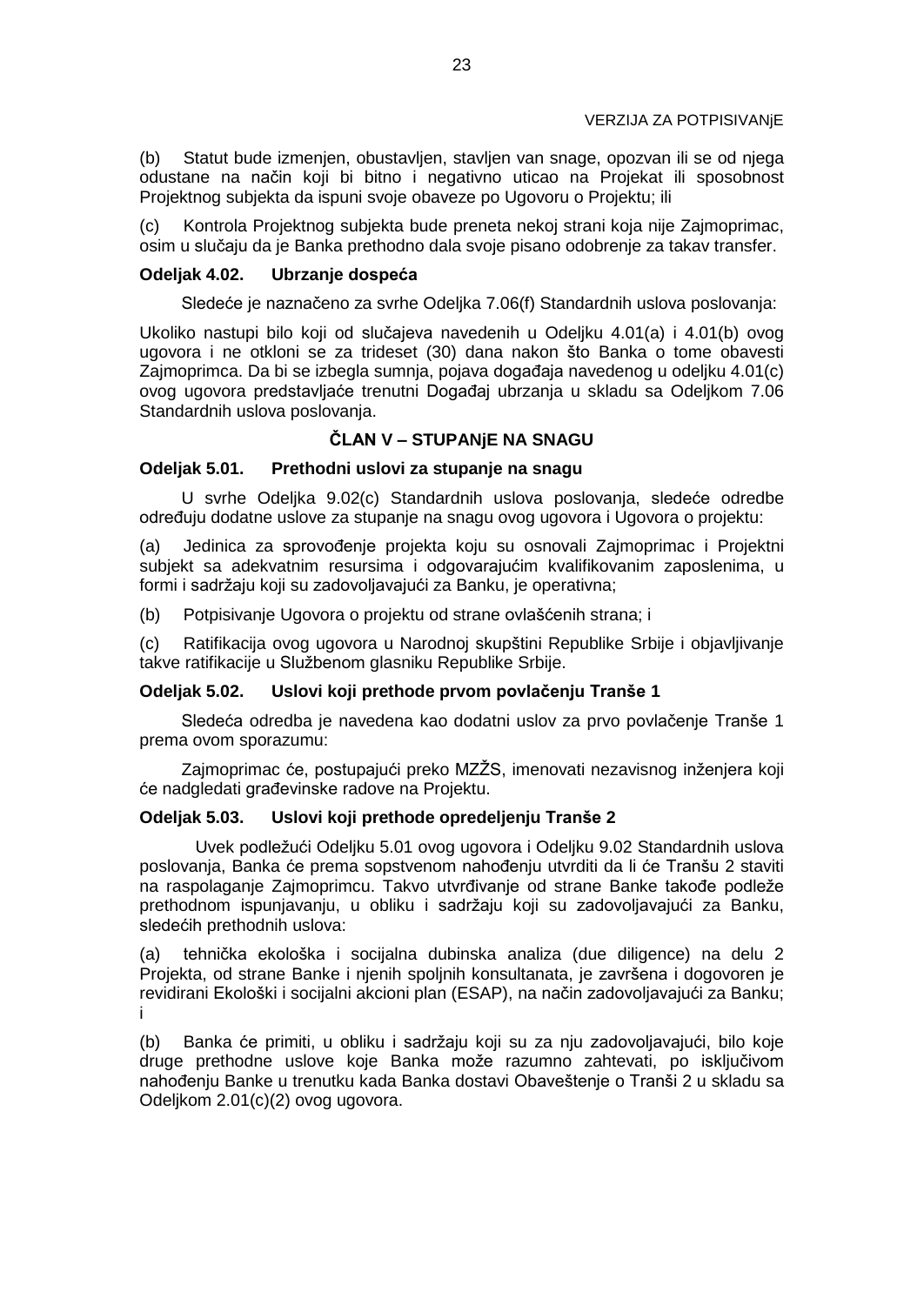Jednom kada Banka dobije zadovoljavajuće dokaze kako je prethodno predviđeno i odluči po svom nahođenju da Tranšu 2 stavi na raspolaganje Zajmoprimcu, dostaviće Obaveštenje o Tranši 2 u skladu sa Odeljkom 2.01(c)(2) ovog ugovora.

# **Odeljak 5.04 Pravna mišljenja**

(a) U svrhe Odeljka 9.03(a) Standardnih uslova poslovanja, mišljenje u ime Zajmoprimca daje Ministarstvo pravde, i potvrdiće da je Ugovor o zajmu uredno odobren ili ratifikovan i dostavljen u ime Zajmoprimca i da predstavlja važeće i pravno obavezujuće obaveze Zajmoprimca, izvršive u skladu sa njegovim uslovima.

(b) U svrhe Odeljka 9.02(b) Standardnih uslova poslovanja, Zajmoprimac će, delujući preko MZŽS, dostaviti mišljenje koje je u njegovo ime izdalo Ministarstvo pravde, koje će potvrditi da je Ugovor o projektu uredno odobren i dostavljen u ime Zajmoprimca i da predstavlja važeće i pravno obavezujuće obaveze Zajmoprimca, izvršive u skladu sa njegovim uslovima.

(c) U svrhe Odeljka 9.03(c) Standardnih uslova poslovanja, mišljenje u ime Projektnog subjekta daje rukovodilac pravnog sektora Projektnog subjekta i potvrđuje da je Ugovor o projektu propisno odobren, potpisan i dostavljen od strane Projektnog subjekta i predstavlja punovažne i pravno obavezujuće obaveze Projektnog subjekta, izvršive u skladu sa njegovim uslovima.

### **Odeljak 5.05. Raskid zbog nestupanja na snagu**

Datum koji pada 180 dana nakon datuma ovog ugovora određen je u svrhe Odeljka 9.04 Standardnih uslova poslovanja.

# **ČLAN VI – RAZNO**

# **Odeljak 6.01. Obaveštenja**

Sledeće adrese se navode u svrhe Odeljka 10.01 Standardnih uslova poslovanja:

Za Zajmoprimca:

Ministarstvo finansija Republike Srbije Kneza Miloša 20 11000 Beograd Srbija

Za: ministra finansija

Faks: + 381 11 361 8961

E-mail adresa: kabinet@mfin.gov.rs

Za Banku:

Evropska banka za obnovu i razvoj One Exchange Square London EC2A 2JN Ujedinjeno Kraljevstvo

Za: Sektor za administrativne poslove / Operativni broj 52593

 $Faks: + 44, 20, 7338, 6000$ 

E-mail adresa: oad@ebrd.com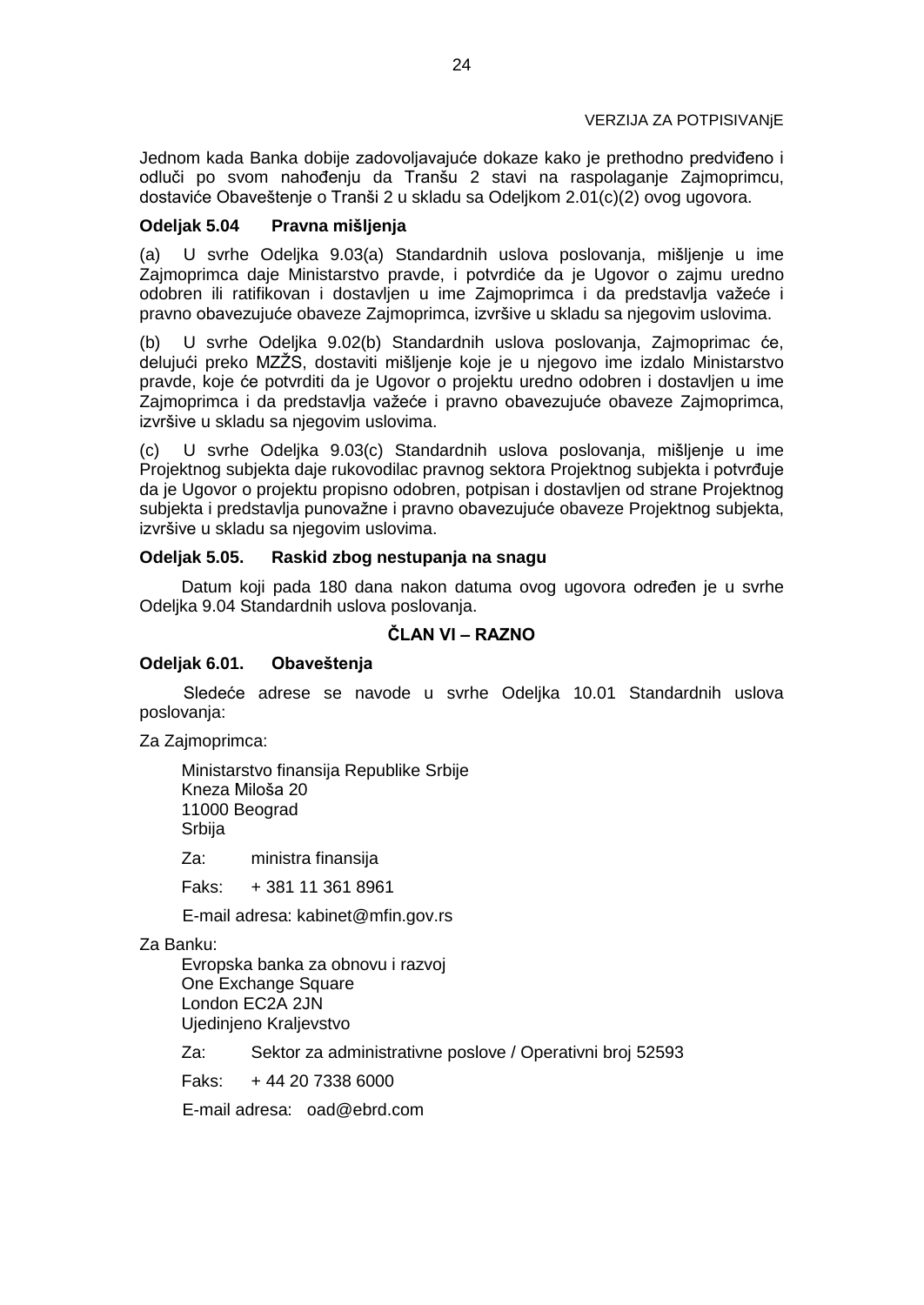### VERZIJA ZA POTPISIVANjE

**U POTVRDU NAPRED IZNETOG**, ugovorne strane preko svojih propisno ovlašćenih predstavnika, potpisuju ovaj ugovor u šest primerka na engleskom jeziku i predaju ga na dan, i u godini kako su napred navedeni.

### **REPUBLIKA SRBIJA**

Potpisuje: \_\_\_\_\_\_\_\_\_\_\_\_\_\_\_\_\_\_\_\_\_\_\_\_\_

 Ime: gospodin Siniša Mali, s.r. Zvanje: ministar finansija

# **EVROPSKA BANKA ZA OBNOVU I RAZVOJ**

Potpisuje: \_\_\_\_\_\_\_\_\_\_\_\_\_\_\_\_\_\_\_\_\_\_\_\_\_

 Ime: gospodin Matteo Colangeli, s.r. Zvanje: direktor za region Zapadnog Balkana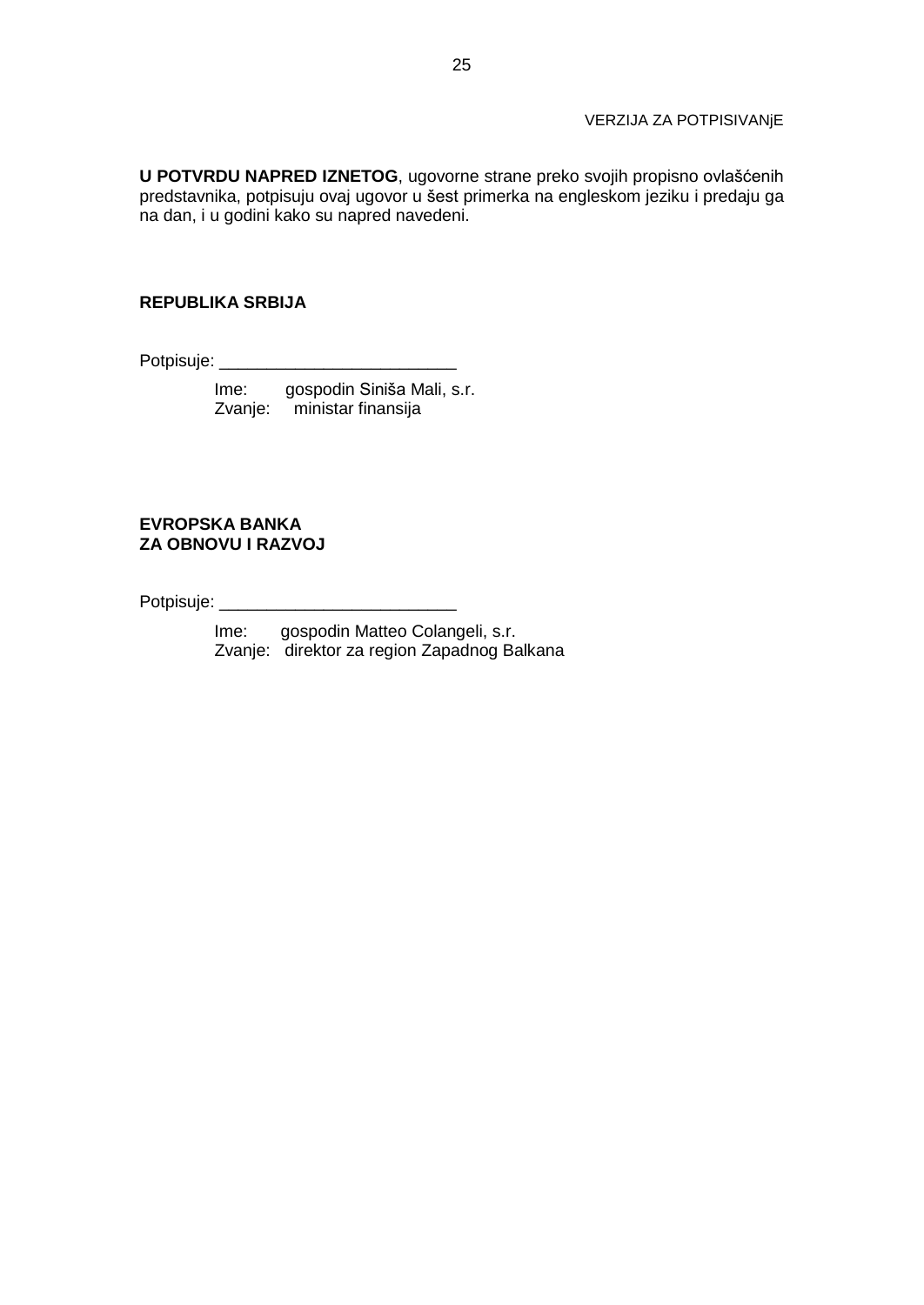#### **PRILOG 1 – OPIS PROJEKTA**

Projekat uključuje modernizaciju gradskog sistema daljinskog grejanja i zamenu postojećeg postrojenja na ugalj, što će omogućiti potpuno ukidanje uglja iz gradskog daljinskog grejanja. Projekat će značajno smanjiti ili eliminisati emisije sumpornih oksida i čvrstih čestica, smanjiti emisiju  $CO<sub>2</sub>$  i značajno poboljšati energetsku efikasnost sistema. Ekološke i socijalne koristi povezane su sa ukupnim poboljšanjem kvaliteta i pouzdanosti usluga grejanja, smanjenjem potrošnje goriva i zagađenja vazduha / zemlje / podzemnih voda, kao i gubicima toplote i vode. Projekat će se takođe baviti glavnim ekološkim problemom koji se odnosi na odlaganje pepela i šljake.

Projekat se sastoji od sledećih delova, podložnih izmenama koje se dogovore između Banke i Zajmoprimca u pisanom obliku:

Deo 1 (koji će se finansirati iz Tranše 1): 1) rashodovanje starih kotlova na ugalj iz sistema daljinskog grejanja u gradu, 2) ugradnja novih kotlova za toplu vodu na bazi prirodnog gasa, ukupnog kapaciteta 110MW, 3) nadzor nad radovima od strane nezavisnog inženjera. Očekuje se da će radovi započeti ubrzo nakon potpisivanja Ugovora o zajmu. Očekuje se da će Deo 1 biti završen do kraja 2023. godine.

Deo 2 (koji će se finansirati iz Tranše 2): sanacija odlagališta pepela koja se nalazi na lokaciji Projektnog subjekta i angažovanje odgovarajuće kvalifikovanih konsultanata koji će pomagati u nabavci i sprovođenju projekta i nadzoru nad građevinskim radovima. Deo 2 (i s njim povezana Tranša 2) je predmet dalje dubinske analize (due diligence) koja se očekuje da bude završena do kraja 2021. godine. U meri u kojoj je to moguće, očekuje se da će Deo 2 biti završen do kraja 2024. godine.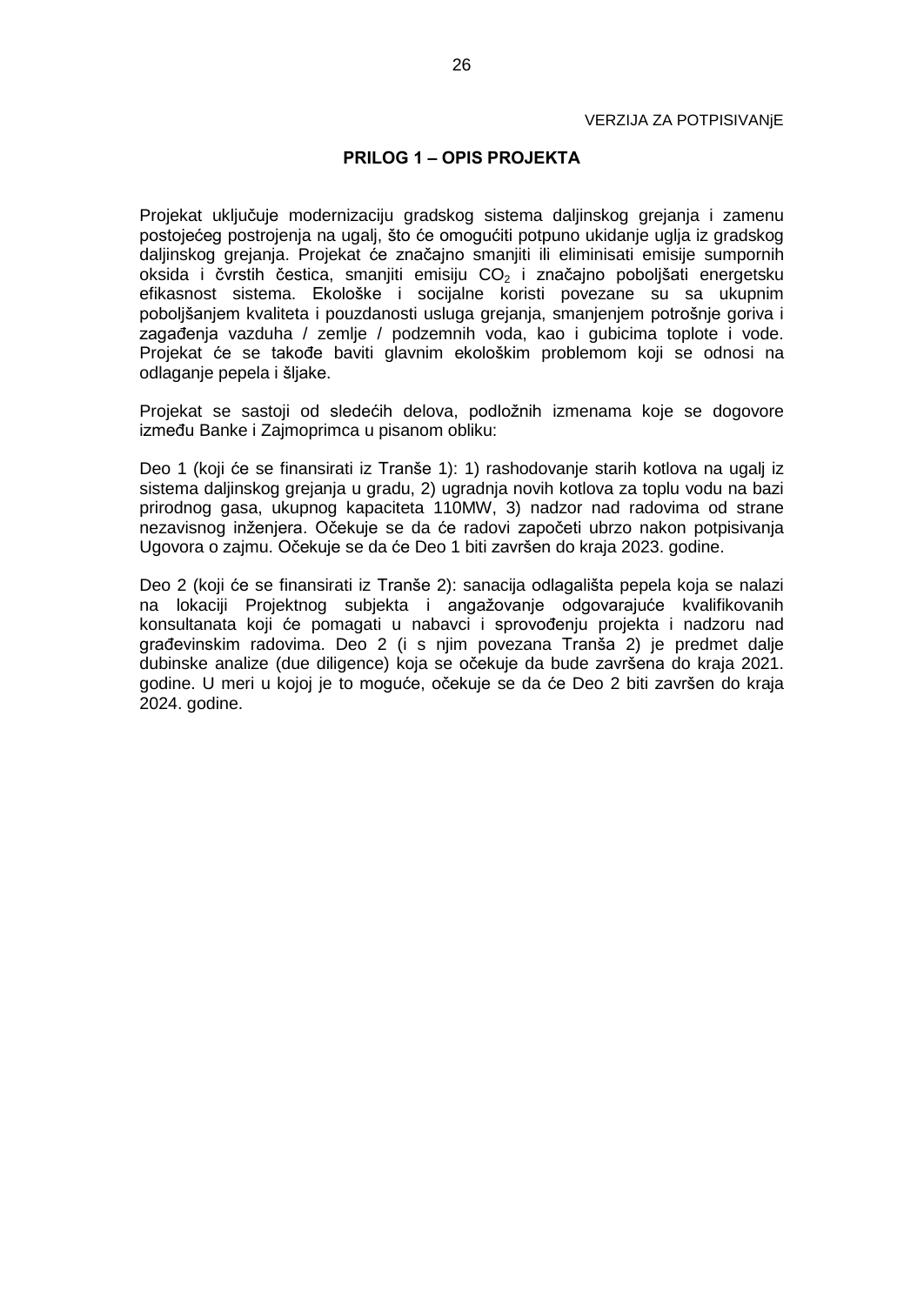# **PRILOG 2 – KATEGORIJE I POVLAČENjA SREDSTAVA**

1. Tabela u nastavku definiše kategorije stavki koje će se finansirati iz sredstava Tranše 1 i Tranše 2, alokaciju iznosa Tranše 1 i Tranše 2 za svaku kategoriju i procenat izdataka za stavke koje će se finansirati u svakoj kategoriji.

2. Da bi se izbegla sumnja, neće se vršiti povlačenje dok i ukoliko ovaj ugovor ne stupi na snagu i, u slučaju Tranše 2, dok takva tranša ne bude opredeljena, u svakom pojedinačnom slučaju u skladu sa ovim ugovorom.

3. Bez obzira na odredbe stava 1. iznad, neće se izvršiti povlačenje sredstava za troškove koji su nastali pre datuma ovog ugovora.

4. Banka će imati pravo da povlači u ime Zajmoprimca i plaća sebi, kako i kada dospeva, Upisnu naknadu za svaku pojedinačno Tranšu 1 i Tranšu 2 kako je predviđeno u Odeljku 2.03 ovog ugovora.

| Kategorija                                                     | Iznos Zajma<br>(u EUR) | % izdataka koji se<br>finansiraju          |  |
|----------------------------------------------------------------|------------------------|--------------------------------------------|--|
| Kategorija 1<br>Deo 1/Tranša 1:                                |                        |                                            |  |
| (1) Građevinski radovi<br>(uključujući nepredviđene<br>radove) | 13.260.000             | 100%<br>(bez PDV-a i carinskih<br>dažbina) |  |
| (2) Podrška u nadzoru nad<br>radovima                          | 600.000                | 100%<br>(bez PDA-a)                        |  |
| (3) Upisna naknada                                             | 140,000                | 100%                                       |  |
| Ukupno Deo 1/Tranša 1:                                         | 14.000.000             |                                            |  |
| Kategorija 2<br>Deo 2/Tranša 2:                                |                        |                                            |  |
| (1) Građevinski radovi<br>(uključujući nepredviđene<br>radove) | 3.610.000              | 100%<br>(bez PDV-a i carinskih<br>dažbina) |  |
| (2) Podrška u sprovođenju<br>projekta i nadzor nad<br>radovima | 350.000                | 100%<br>(bez PDA-a)                        |  |
| (3) Upisna naknada                                             | 40.000                 | 100%                                       |  |
| Ukupno Deo 2/Tranša 2:                                         | 4.000.000              |                                            |  |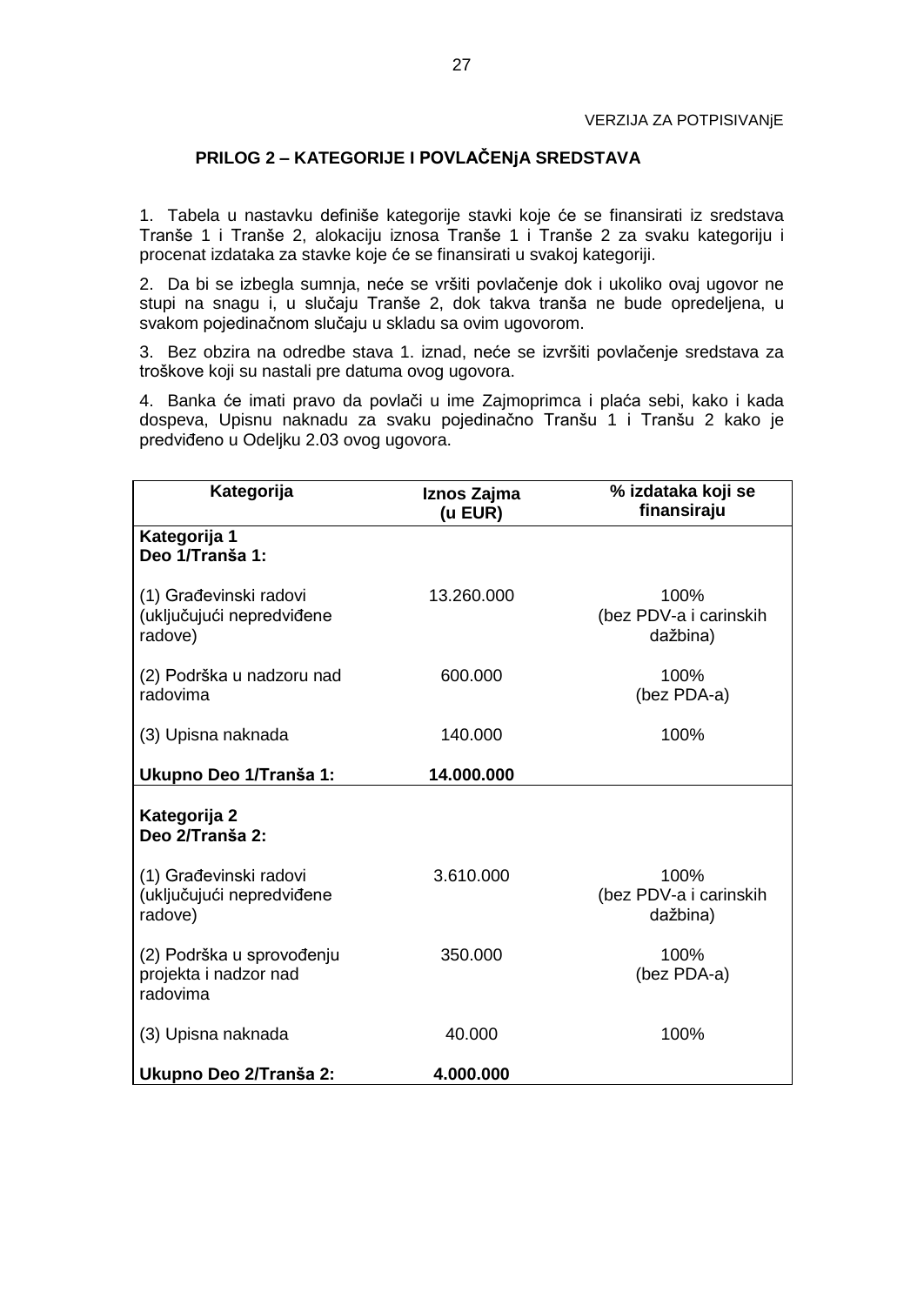Ovaj zakon stupa na snagu osmog dana od dana objavljivanja u "Službenom glasniku Republike Srbije - Međunarodni ugovori".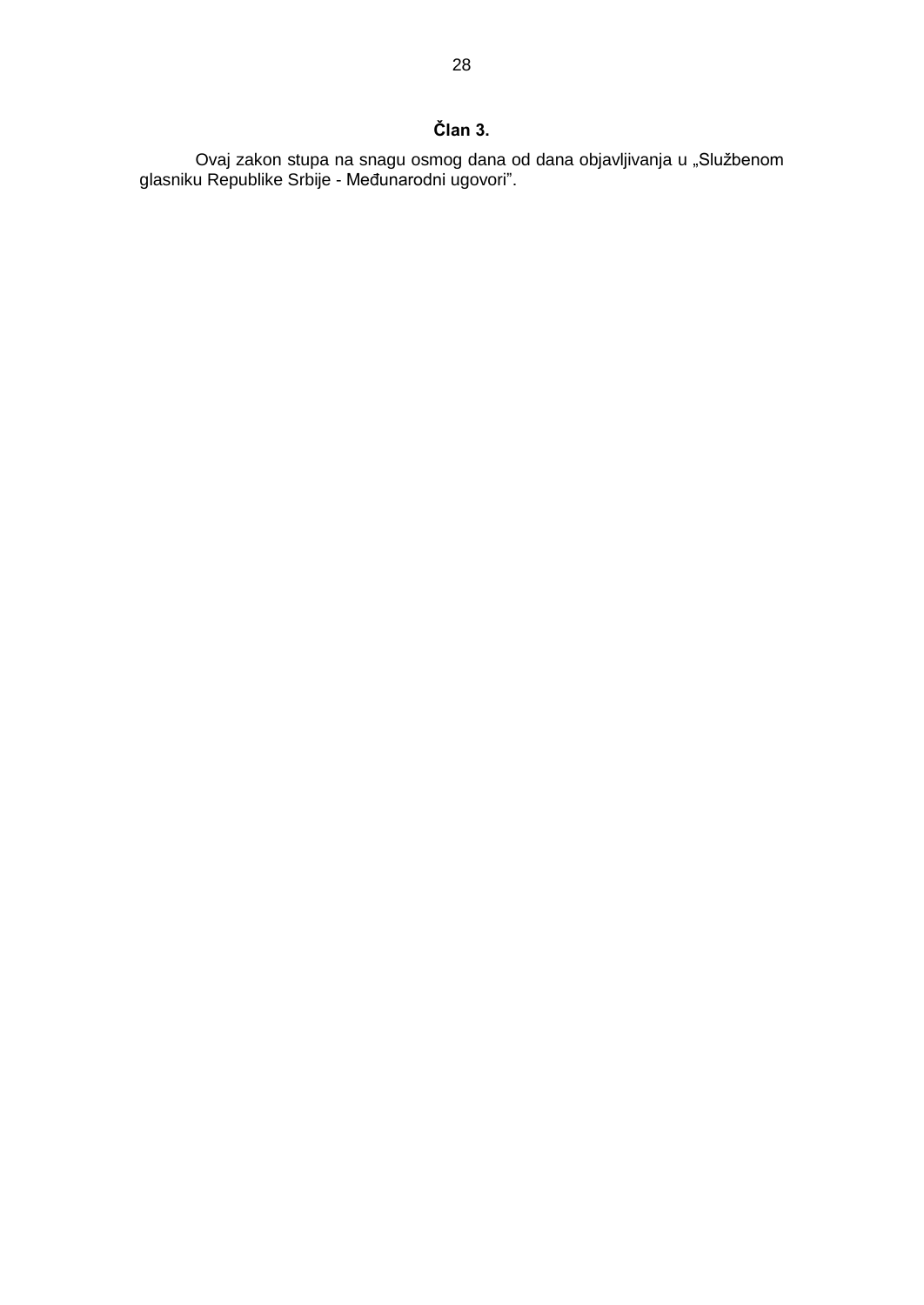# **O B R A Z L O Ž E NJ E**

### I. USTAVNI OSNOV ZA DONOŠENjE ZAKONA

Ustavni osnov za donošenje ovog zakona sadržan je u odredbi člana 99. stav 1. tačka 4. Ustava Republike Srbije, kojom je propisano da Narodna skupština potvrđuje međunarodne ugovore kad je zakonom predviđena obaveza njihovog potvrđivanja.

#### II. RAZLOZI ZA POTVRĐIVANjE UGOVORA

Razlozi za potvrđivanje Ugovora o zajmu Projekat daljinskog grejanja u Kragujevcu, između Republike Srbije i Evropske banke za obnovu i razvoj, potpisanog 2. jula 2021. godine u Beogradu (u daljem tekstu: Ugovor o zajmu), sadržani su u činjenici da je Evropska banka za obnovu i razvoj odobrila zajam od 18 miliona evra Republici Srbiji, kao zajmoprimcu,

Prema odredbi člana 5. stav 2. Zakona o javnom dugu ("Službeni glasnik RS", br. 61/05, 107/09, 78/11, 68/15, 95/18, 91/19 i 149/20) Narodna skupština, između ostalog, odlučuje o zaduživanju Republike Srbije putem uzimanja dugoročnih kredita.

Takođe, Narodna skupština potvrđuje Ugovor o zajmu, kao međunarodni ugovor, u skladu sa odredbama člana 14. stav 1. Zakona o zaključivanju i izvršavanju međunarodnih ugovora ("Službeni glasnik RS", broj 32/13).

Zakonom o budžetu Republike Srbije za 2021. godinu ("Službeni glasnik RS", broj 149/20 i 40/21) u članu 3.B. odobreno je zaduživanje kod Evropske banke za obnovu i razvoj (u daljem tekstu: Banka) za sprovođenje Projekta zamene kotlova na ugalj koji se odnosi na Projekat daljinskog grejanja u Kragujevcu (u daljem tekstu: Projekat), u iznosu do 20.000.000 evra.

Projekat uključuje modernizaciju sistema daljinskog grejanja u gradu Kragujevcu i zamenu postojećeg postrojenja na ugalj, što će omogućiti potpuno isključivanje uglja iz gradskog daljinskog grejanja. Na taj način značajno će se redukovati ili eliminisati ispuštanje sumpornih oksida i čvrstih čestica, smanjiti emisija CO2 i značajno poboljšati energetska efikasnost sistema. Ekološka i socijalna korist povezana je sa ukupnim poboljšanjem kvaliteta i pouzdanosti usluga grejanja, smanjenjem potrošnje goriva i zagađenja vazduha/zemlje/podzemnih voda, kao i gubitaka toplote i vode. Projekat će se takođe baviti glavnim ekološkim problemom koji se odnosi na odlaganje pepela i šljake.

Nakon procene Projekta od strane Banke, utvrđeno je da je iznos od 18 miliona evra dovoljan za realizaciju Projekta koji će biti podeljen na dva dela i finansiran u dve tranše, od čega će Tranša 1 iznositi 14 miliona evra, a Tranša 2 do 4 miliona evra. Projekat je podeljen na dva dela, kako sledi:

Deo 1 (koji se finansira iz Tranše 1) obuhvata: 1) rashodovanje starih kotlova i pripadajućeg postrojenja iz sistema daljinskog grejanja Kragujevca, 2) ugradnju novih kotlova za toplu vodu na prirodni gas, ukupnog kapaciteta 110MW, 3) nadzor nad radovima od strane nezavisnog inženjera. Očekuje se da radovi započnu ubrzo nakon potpisivanja Ugovora o zajmu i da se Deo 1 završi do kraja 2023. godine.

Deo 2 (koji se finansira iz Tranše 2) odnosi se na remedijaciju lokacije za odlaganje pepela koja se nalazi na projektnoj lokaciji i angažovanje konsultanata sa odgovarajućim kvalifikacijama za pružanje pomoći u nabavkama i pri implementaciji Projekta, kao i u vršenju nadzora nad građevinskim radovima. Deo 2 (i pripadajuća Tranša 2) podleže dodatnoj dubinskoj analizi (due diligence) za koju se očekuje da bude završena do kraja 2021. godine. Očekuje se da će Deo 2 biti završen do kraja 2024. godine.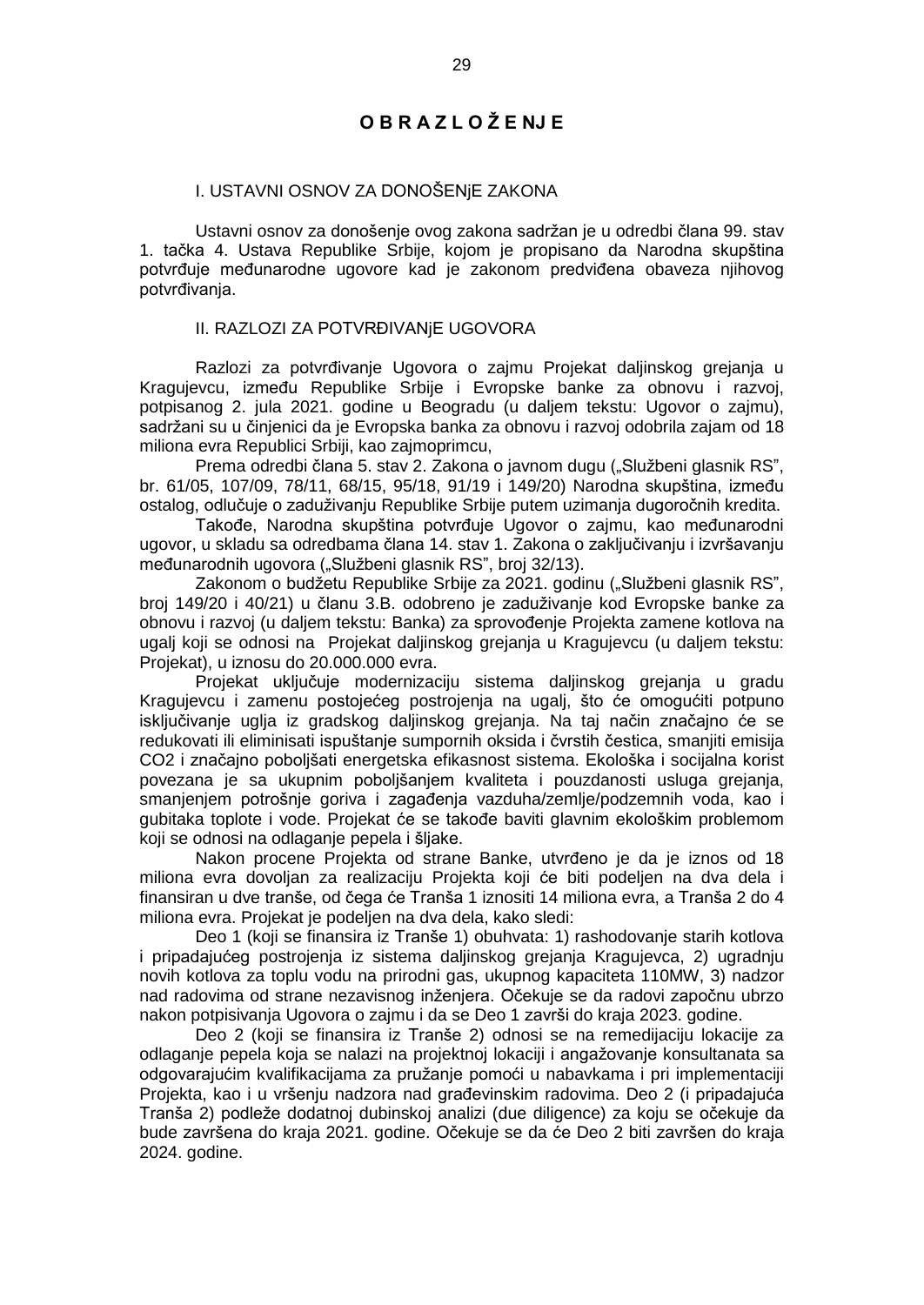Za realizaciju Projekta potpisuju se dva ugovora: Ugovor o zajmu između Republike Srbije koju predstavlja ministar finansija, u ime Vlade kao zastupnika Republike Srbije i Banke, kao i Ugovor o projektu između Republike Srbije koju predstavlja ministar zaštite životne sredine, Energetike d.o.o. Kragujevac (društvo sa ograničenom odgovornošću registrovano po zakonima Republike Srbija i u potpunosti u vlasništvu Republike Srbije), koja će sprovoditi Projekat i Banke.

Zaključkom Vlade 05 Broj: 48-5945/2021 od 24. juna 2021. godine, utvrđena je Osnova za vođenje pregovora sa Bankom, određen sastav delegacije Republike Srbije (predstavnici Ministarstva finansija i Ministarstva zaštite životne sredine) i usvojen Nacrt ugovora o zajmu, što je rezultiralo postizanjem dogovora u vezi sa zaključivanjem kreditnog aranžmana.

Banka je obezbedila tehničku pomoć u iznosu od 276.000 evra za: (i) Energetiku d.o.o. Kragujevac za pripremu studije izvodljivosti u vezi sa korišćenjem obnovljive i gradske otpadne toplote u sistemu daljinskog grejanja, koja će predstavljati osnovu za naknadnu toplotnu energiju iz obnovljivih izvora / projekti snabdevanja sa malo ugljenika; (ii) Ministarstvo zaštite životne sredine za izradu studije tehničkog i ekološkog skrininga kako bi se utvrdile mogućnosti za ponovnu upotrebu i/ili reciklažu i bezbedno odlaganje letećeg pepela i šljake proizvedenih u postrojenjima za ugalj i kotlovima za grejanje u Srbiji. U prvoj fazi, studija će se fokusirati na Kragujevac, a druga faza će obuhvatiti nacionalni opseg.

Projekat će omogućiti uklanjanje uglja iz gradskog sistema daljinskog grejanja i značajno će poboljšati kvalitet vazduha u gradu zbog centralne lokacije kotlova na ugalj koji se menjaju. Projekat će rezultirati sledećim poboljšanjima energetske efikasnosti i prednostima za životnu sredinu:

• ukupna poboljšanja energetske efikasnosti sistema daljinskog grejanja koja rezultiraju smanjenjem emisije  $CO<sub>2</sub>$  za 66 procenata (60.364 tona godišnje);

 $\cdot$  eliminacija emisije sumpor-dioksida SO<sub>2</sub> od 556 tona godišnje;

 $\cdot$  eliminacija emisija čvrstih čestica PM<sub>2.5</sub> od 10 tona godišnje i ukupnih emisija PM od 99,3 tone godišnje;

• smanjenje emisije azot-oksida  $NO_x$  od 98 tona godišnje (89 procenata);

 $\cdot$  ušteda vode od 39.200 m<sup>3</sup> godišnje (55 procenata);

• bezbedno odlaganje postojećeg inventara letećeg pepela i sprečavanje buduće generacije pepela i šljake i kontaminacije vode u vezi sa navedenim.

Prema odredbama Standardnih uslova poslovanja od 1. oktobra 2018. godine, koje Banka primenjuje u svojoj poslovnoj politici i praksi kod odobravanja pozajmica klijentima, ovaj zajam je odobren pod sledećim finansijskim uslovima:

- iznos zaduženja 18.000.000 evra, podeljen u dve tranše;
- otplata zajma biće u 25 jednakih rata za svaku tranšu pojedinačno;
- datumi plaćanja obaveza (kamate, provizija i dospelih rata glavnice) su 25. april i 25. oktobar svake godine;
- period počeka za obe tranše je tri godine, s tim što za Tranšu 2 on teče od datuma njenog opredeljenja koji će u kasnijoj fazi postupka, kada se ispune predviđeni preduslovi, definisati Banka;
- Tranša 1 u iznosu do 14.000.000 evra sa periodom raspoloživosti do 25. oktobra 2024. godine i otplatom navedene tranše zaključno sa 25. aprilom 2037. godine;
- Tranša 2 u iznosu do 4.000.000 evra sa periodom raspoloživosti koji će se odrediti na datum plaćanja kamate koji pada nakon isteka perioda počeka za Tranšu 2;
- isplata sredstava zajma u tranšama, čiji je minimalni iznos 100.000 evra;
- primena varijabilne kamatne stope jednake referentnoj kamatnoj stopi šestomesečni EURIBOR, uvećanoj za fiksnu maržu od 1%, uz mogućnost da se kamatna stopa fiksira ako se proceni da je to povoljnija opcija sa stanovišta upravljanja javnim dugom;